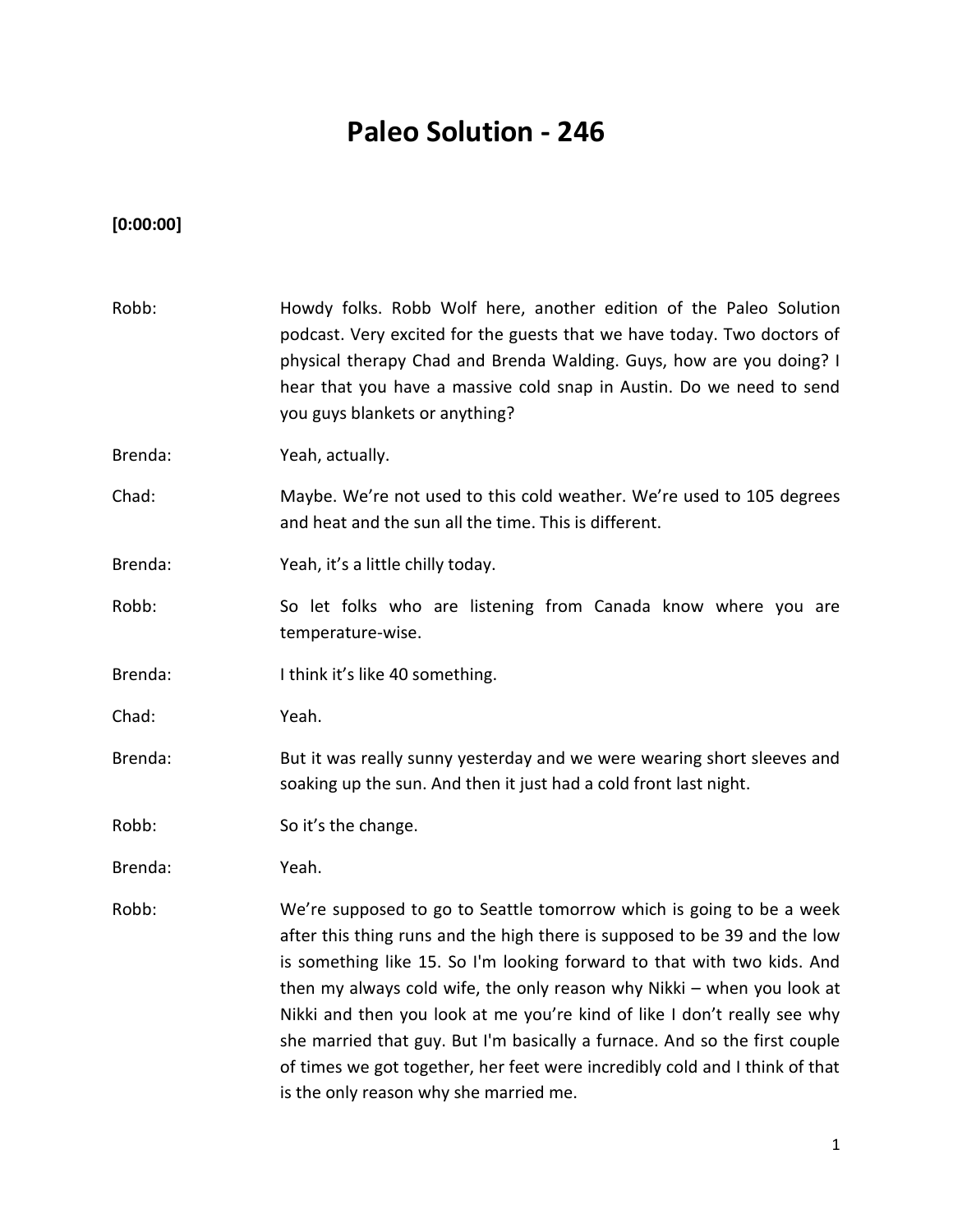Brenda: That's all it is.

- Robb: Guys, you have a pretty and clearly a phenomenal background in movement and physical medicine. But you guys have had a really interesting story and experience in a broader kind of health context. Give folks a little bit of your background from the broader health perspective. And then lets swing that around and talk a little bit about how you're tackling some of the movement or lack of movement related issues that you guys are dealing with.
- Brenda: Yeah, sure. Like you mentioned, Chad and I are both doctors of physical therapy and shortly after I graduated from physical therapy school, we got married and I actually got incredibly sick. I basically broke out into full body rashes that would stay there for two and a half years. And slowly my health just started to decline.

I started to lose my hair, I dropped weight significantly and then I got basically had to go on disability because I was bed bound for a few months. There are just – had all kinds of infections and my immune system was severely compromised. So I went from basically being a division one athlete to not being able to get out of bed.

I actually had  $a -$  when I was sick, I was going through the whole conventional medical system. Taking medications, doing all these tests and I can't quite figure out what was going on. And it was just incredibly debilitating and depressing as I'm sure many people that have dealt with chronic disease and nobody knowing what's going on.

I actually came across an article called Natural Solutions to drug resistant infections. I had this crazy infection in my body and in my mouth and my throat, all over my skin. And I have taken some oregano oil after reading this article and after taking four amounts of antibiotics, I was able to wipe out the infection.

And so it really opened up my eyes to oh my gosh, this whole alternative medicine and natural healing realm. And I started to really dive into what I could control, what I put into my body, on my body, what I surrounded myself with as far as toxins in my environment. And really started to delve into that's why I uncovered the Paleo diet and the work of Weston Price and traditional foods and really started to heal my body naturally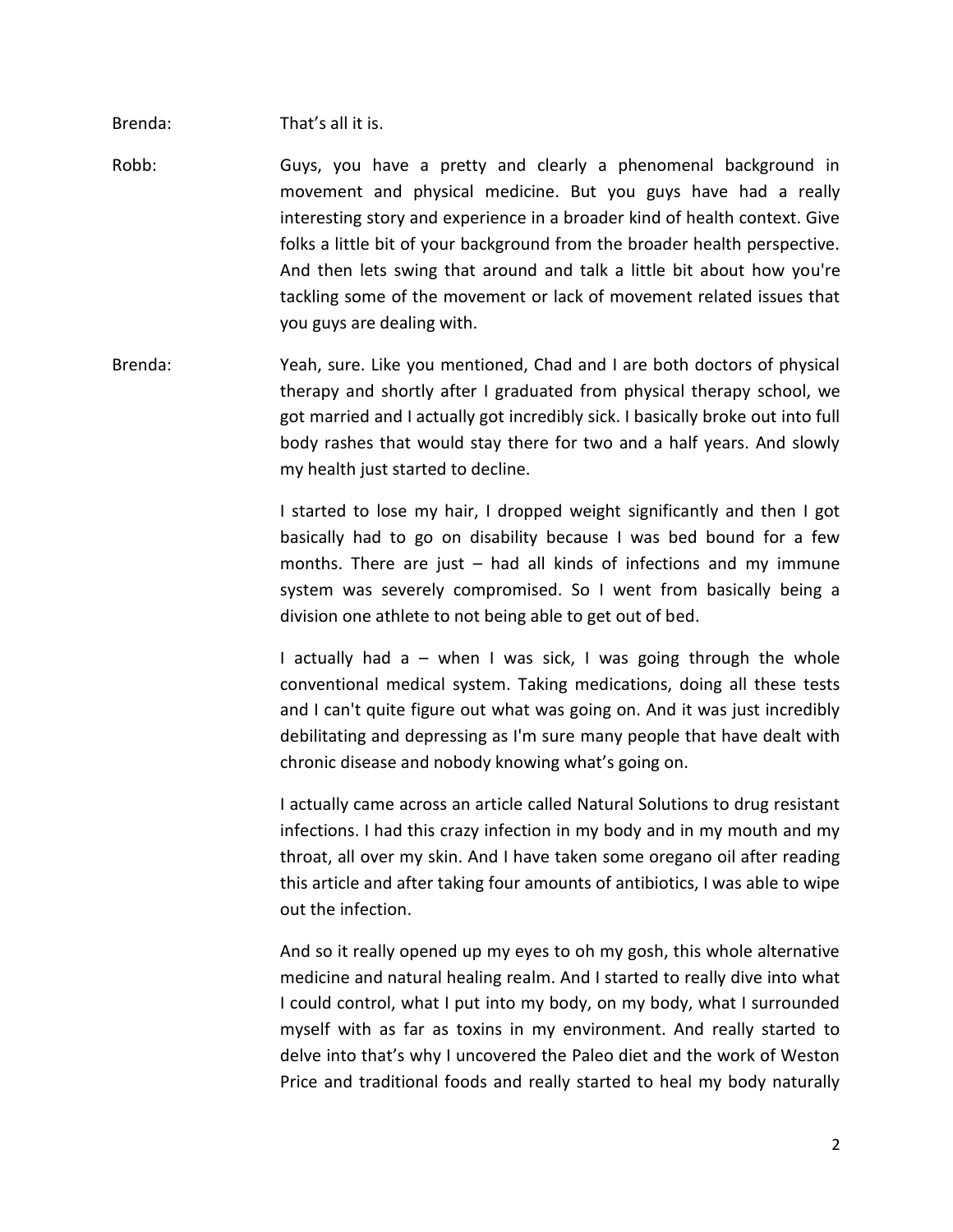| using food and alternative medicines. So that was our shift as into healing |  |
|-----------------------------------------------------------------------------|--|
| my body.                                                                    |  |

And Chad also got some really amazing healing benefits from that as well from being depressed and really getting some relief on changing his diets. So we have that whole journey in the past seven years I'm working on healing our bodies and radically transforming our lives through a holistic perspective from food, from nutrition, from movement, from thoughts, emotions and healing on a broader holistic perspective.

#### **[0:05:00]**

- Robb: Phenomenal. Brenda, this is the total geek clinician side of me coming in if you don't mind me asking a little bit. So it wasn't thrush that you developed. Do you remember if they have cultured what type of bacterial infection or was it a single bacterial infection? I'm just really curious.
- Brenda: The infection, they did not know what was going on as far as when I have the infection and all the pus and everything in my mouth and in my throat. No, they just have given me four different rounds of antibiotics with no improvement there. I had actually have the rashes oozing, weeping, itchy rashes prior to that for at least a year before the crazy infection hit. So I've been diagnosed with things like Epstein-Barr virus. I have taken parasite panels and had some Crypto and Giardia and heavy metals…
- Robb: Turned every rock over.
- Brenda: Yeah, yeah. I mean basically you know a couple of years into it after speaking with a practitioner friend of mine, he said have you ever heard of leaky gut? And I said no, no one's ever mentioned that after 12, 15 doctors that I've been to and he was the holistic kind of doctor. And I started to really research leaky gut. And as I started to basically went on an autoimmune paleo diet and started to do a leaky gut healing protocol.

And I started to gradually get rid of – the rashes started to go away, I was basically incredibly toxic from a leaky gut and had all kinds of the ramifications that come with that. So the underline root issue was just being having a leaky gut and all kinds of infections around that.

Robb: That's a shocker.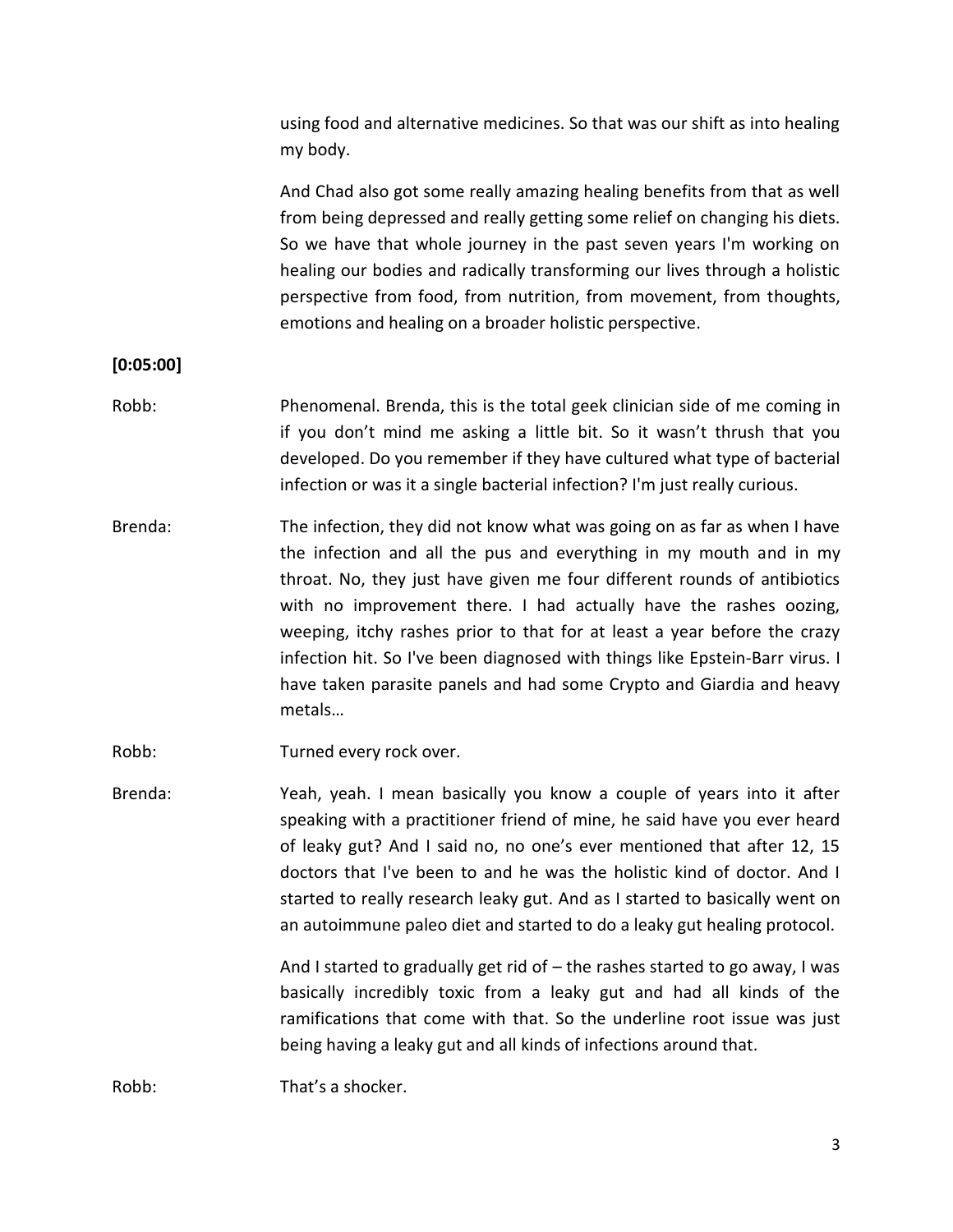Brenda: So it's been a journey but over time it's taking me quite a few years to get to that place of now I can exercise and back in the gym. I can work fulltime and have the energy to do so and really working on healing my body to prepare for being able to have a healthy baby. Robb: Awesome. I'll do a plug for Chris Kresser's Healthy Baby Code diet. That thing is phenomenal. Brenda: Absolutely. Chad: We've been plugging that thing for a long time. Brenda: I've purchased that and it has wonderful tools, wonderful tools. Chad: Yeah for sure. Robb: So Chad, what were some of the changes that you had clearly it's very stressful caretaking your loved one when they're in this spiral down process. And so you've got to deal with that but what was that whole process for you? Chad: Yeah, I had a lot of changes as well. I got in to this whole thing through kind of CrossFit. I started listening to you way back in the day and I wanted to perform better and get stronger and faster and leaner and all that stuff. So we learned about all of that at the same time that Brenda started really getting sick.

> For Brenda, it was more about health. And for me it was more about performance. But in my past, I have always had issues with depression. Seven years before that I was just constantly unhappy and I don't really understand why and I took medication for it. And at the same time I had some pretty severed skin issues. My skin would breakout and cuts like paper cuts in my hands and my fingers. I didn't know why, I took steroids for that.

> But within about a month of changing my diet, my mood just – I felt like this cloud just lifted off from my head and my skin radically changed. I got off all medication without talking to the doctors. I wouldn't recommend that to people necessarily but my outlook on life changed completely. And as a practitioner, someone who works with people, not only muscular, skeletal pain, we see people with autoimmune diseases, heart disease, diabetes, cancer, we spend a lot of time in a home health setting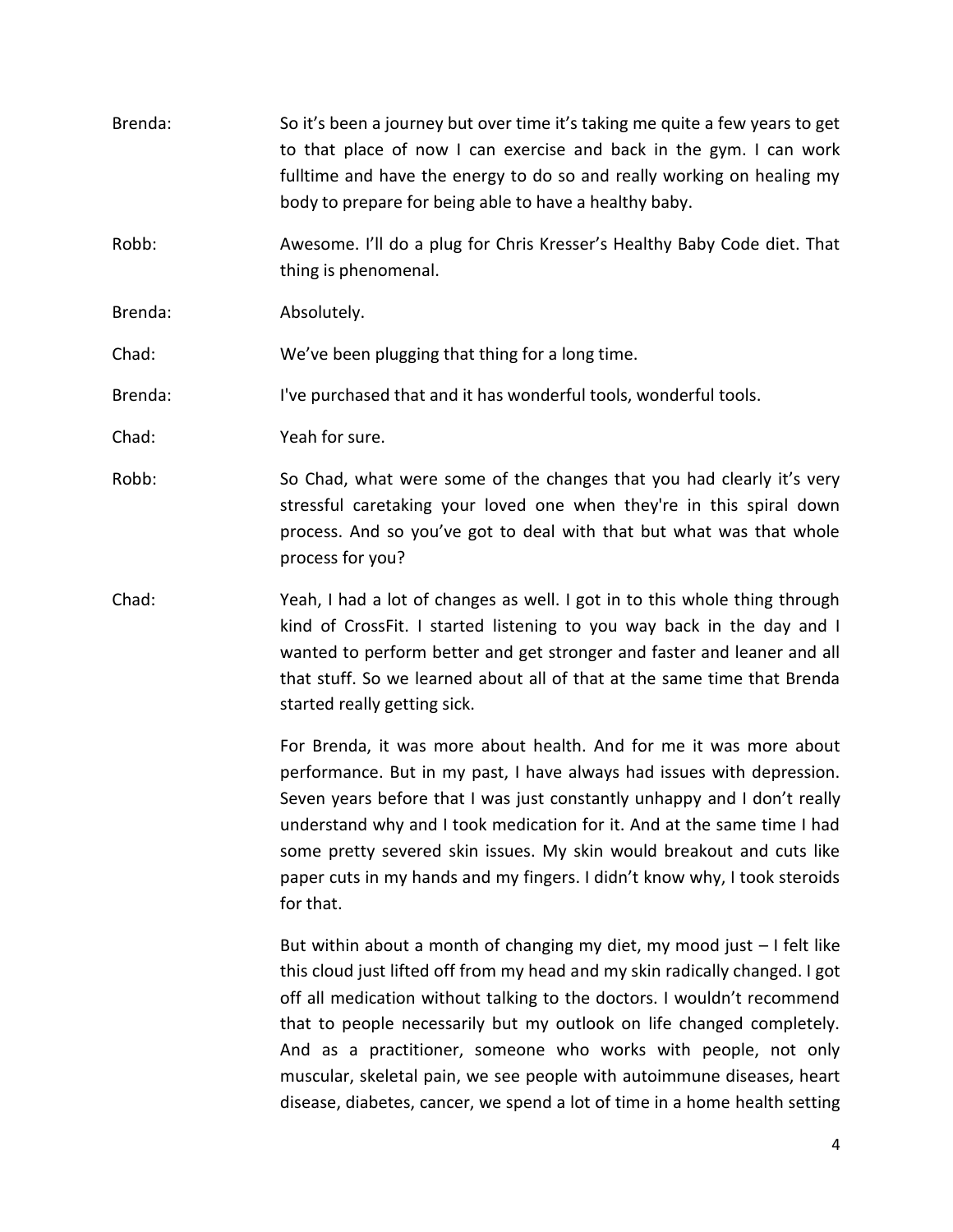too. So we go to these people's homes and we sort of just realized that the way that we have been approaching things before wasn't quite getting to the root of the problem. And if we get to the root of the problem, just this huge major issues and we can fix a whole lot of things.

And I've heard you talk in the past about sort of that that deadly triage, right? Like insulin resistance and gut health and inflammation coming from toxic foods and refined sugars and maybe grains and dairies and stuff like that. If you sort of take those out including the good food, you will fix a whole lot of things. And that's kind of what got us interested in getting to more the root of the problem with the muscular-skeletal world.

We started seeing in the clinic. Herniated disc, bulging disc, sciatica, neck pain, shoulder pain, all that stuff but the root problem wasn't necessarily just an isolated issue. It was a bigger, much larger issue which is chronic sitting and sort of what we call affliction based society which we're always bending forward, looking down. Seems to be getting worst with more technology that we have like iPhones and iPads. And it's putting our bodies in poor positions, it's creating poor movement patterns, it's creating structural imbalances and it's leading to many of the painful issues that we're experiencing.

#### **[0:10:10]**

And conventionally when we have that pain, we go on a wrath of taking pain pills which doesn't get to the root of the problem. It irritates our gut and leads to something even worse like a possible surgery or something like that. So this all centered around us creating a program. We had a desire to get more to the root of the problem and help people do that on their own.

Robb: Fantastic. You know we've had just a ton of research. I want to say maybe four years ago, five years ago we started seeing some epidemiological research which I'm always really very much take with a grain of salt a lot of the epidemiology even though that pisses of the people and the epidemiology won't…

> You know it's kind of like take it with a grain of salt like it's interesting, it could be informative. But we started getting some indications that sitting seem to be as bad as two pack a day smoking habit that really you know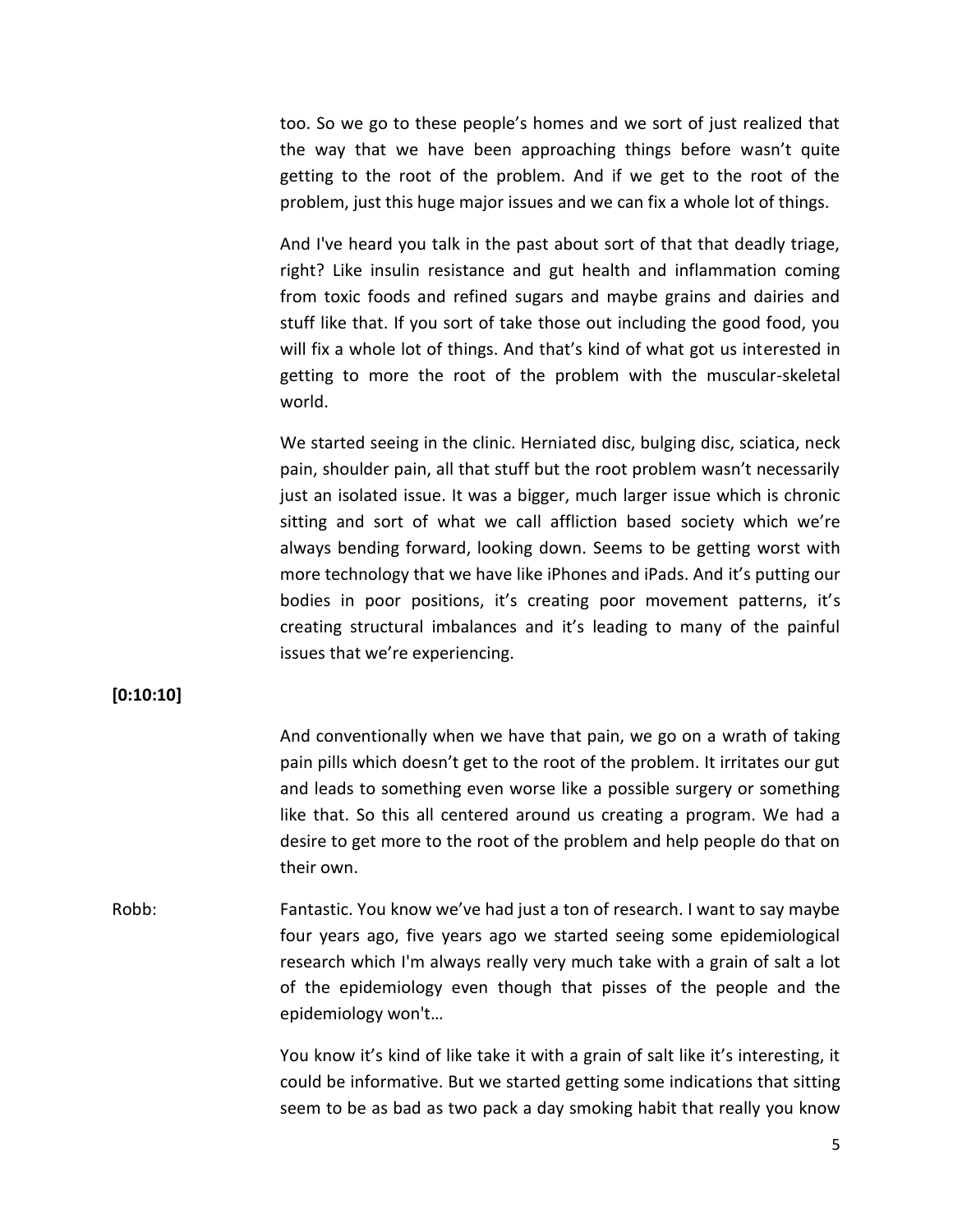blowing people away. And then some other interesting stuff which was if you sat significant period of time and then exercise according to the data, you could have probably not exercise and you still had no additional benefit which was stunning to folks.

Brenda: Yeah, it's like the whole research talking about if you exercise regularly as recommended by the American Heart Association but you engage in that six to eight hours of sitting, you're still at risk for developing the chronic disease conditions such as obesity, heart disease, type 2 diabetes. So that's pretty eye opening.

> And what we found in our research is that we have these people that are sitting chronically, six to eight hours a day and then they go to the gym and they're just still not off the hook from some of the issues that stem from chronic sittings. So that's pretty intense information, good information to know.

Robb: Yeah and you know for myself, I have always - I did my undergrad, I started working in typically a lab setting and in the lab setting you did some sitting but I was usually up running or doing stuff. Then I shifted gears and opened the gym and then I was really up running around doing stuff.

> I did some blogging and some writing but it really wasn't until I sat down too write my book I literally sat in this kind of easy chair thing. I rented an office in downtown Chico, it had a chair and a table to put my coffee cup on and that was it. That was the whole thing and like this 400 square foot office. And I've got to say my health and my body rotted out from underneath. It was shocking. Shocking.

Brenda: Yeah. In our book we talked about we have identified five main issues associated with chronic sitting. And the two being, we see a lot as physical therapists, the first one being chronic sitting lead to experiencing acute and chronic pain. So like Chad was talking about. And probably you experienced too you know you sit for six to eight hours a day, day after day, aches and pains start happening, back pain, neck pain. That's pretty people are aware of that.

> And the second one being a decline in functional mobility. So we actually see this pretty up close and personal. We work with a home health setting and so we go into people's homes and we work a lot with the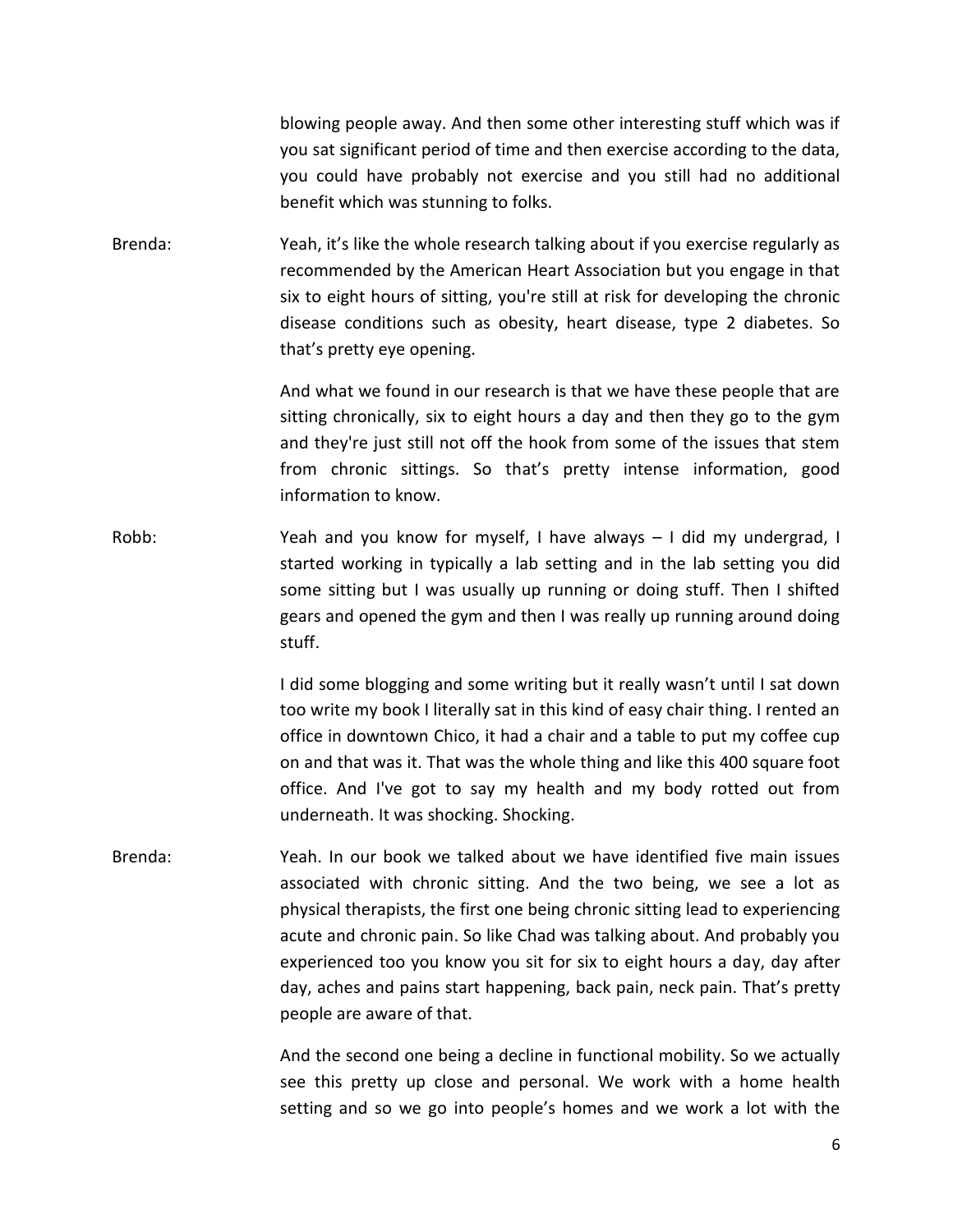elderly and we see how sitting in this poor positions generally that reflects posture causes things like a loss of – you know when you lose mobility in your spine you start to lose your ability to reach over head. We have patients that can't touch the top of their head because they've lost mobility in their thoracic spine and then their shoulders.

And then they lose basically you know when you start to bend over and you lose mobility and you get tight hips and a flex spine, people start to there's a term gravity get's you know changes and you begin to lose balance and require use of an assistant device much earlier than you would like so we see a lot of decline in function.

And then just what we mentioned before, all the research that's kind of developing, showing that chronic sitting increases risk for chronic disease, conditions such as obesity, heart disease, type 2 diabetes and some cancers. And then the fourth one bring chronic sitting increasing mortality risk. And then the fifth one which is kind of interesting is chronic sitting and it's link to negatively impacting emotions, behaviors and hormone levels. Chad like to talks about Amy Cuddy's research.

Chad: Yeah, have you seen that Ted Talk with Amy Cuddy?

Robb: I have not.

**[0:15:00]**

Chad: Oh it's fascinating. She's a behavioral psychologist from Harvard. And her and her team did this – her TED Talk's great. She talks about how your physiology will change based on your body positions. So she looked at testosterone and cortisol.

Robb: Oh I did see that one yes. Yeah I remember.

Chad: Yes, it's really cool but she called them positions of power so more upright good posture type positions where the shoulders are a little more back and the body's more aligned. And then powerless positions is kind of where you're slumped over all the time. And she found that your testosterone goes up and your cortisol goes down when you're in that power position. And then the opposite happens when you're in that powerless positions.

Brenda: Just in like two minutes.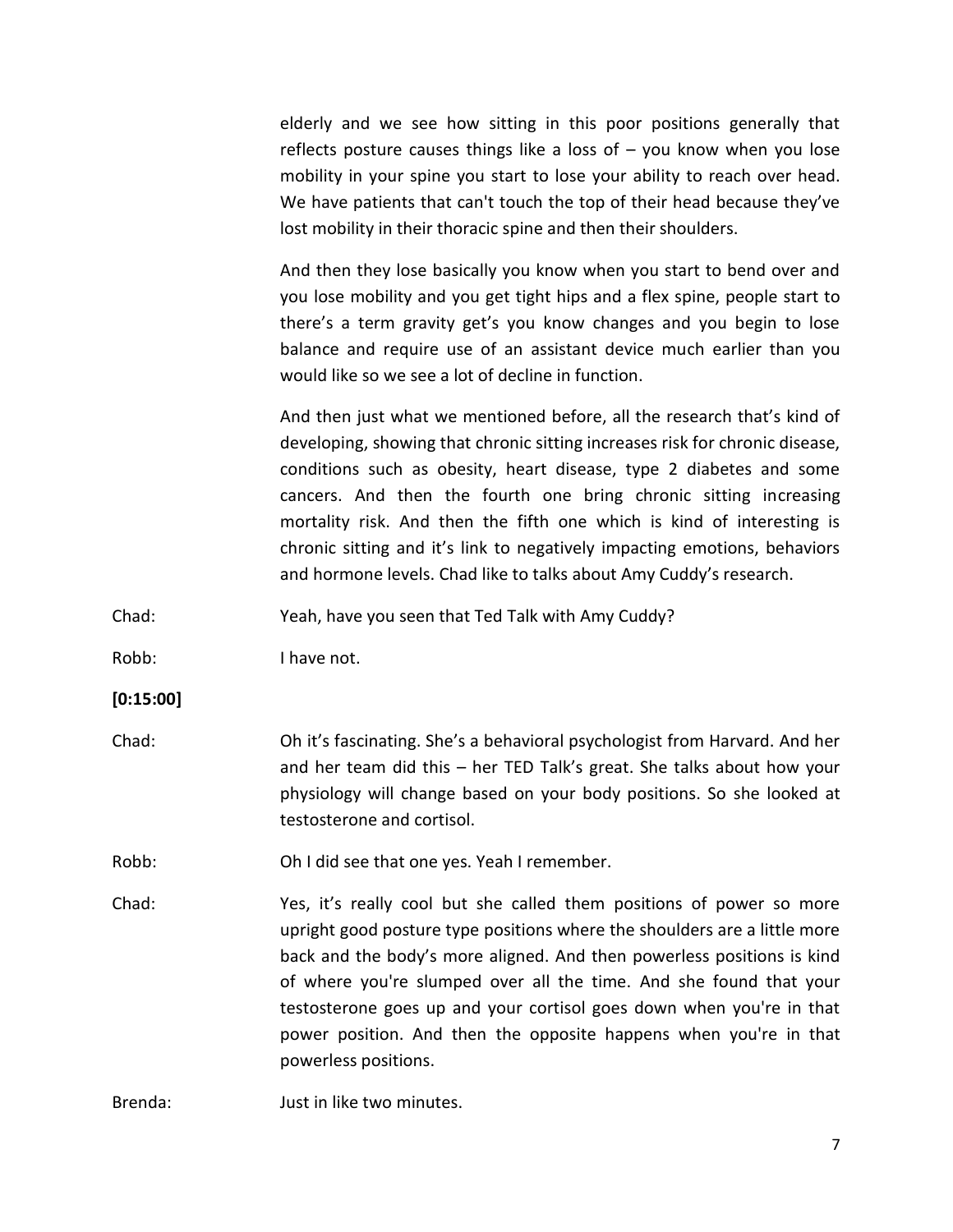Chad: Yeah, in two minutes. Instant, which she called it an instant bio-life hack or something like that. And I found that fascinating because I mean for me as someone who sort of suffered from poor moods and poor emotions for such a long time, she also found that that have an effect on it too. So people were more influenced by you obviously when you were in that power position and less likely to listen to you and resonate with you when you're in that powerless position.

> So that's huge. Like you can instantly change your physiology, how others see you, how you see yourself, your behaviors, your outcomes, all of that stuff just by being more aware of your posture. But the obstacle and the way there is that we're still living in a society that's putting us in positions that's molding our postures in very negative ways.

> There's a lot of people out there you can say, try to stand up straight and hold a good posture but they couldn't do that even if you ask them because their body is just so molded and so restricted. And things like mobility and stability, they just don't have those inside of them to be able to get themselves in good positions. That's what we're trying to do here just to create more awareness around these things and get people a program that they can move past.

Robb: You know I want to get in to the nuts and bolts of the program but of course I've got to ask some personal questions. So currently I'm working at standing at – standing work station and even while you guys were talking, I shimmed another biochemistry book under my yeti microphone so I'm even more ended up right posture. I noticed that my head was tilted a little forward so I've been working on that.

> Sometimes when I really get in and I need to do some pretty concentrated writing like I cannot do it unless I'm sitting. I just focus better I don't know it's sticking my brain in a jar kind of gig where I cut out all the other input. But you know that seems better but I'll set a timer for that stuff.

> So doing better with that but then my sport of choice is Brazilian jujitsu which is incredibly kyphotic and hip flexed. And you see a ton of problems in that area. And then just combatives in general like if you're standing nice and upright the likelihood of getting punched or kicked is you know much better. You present a bigger target surface. Have you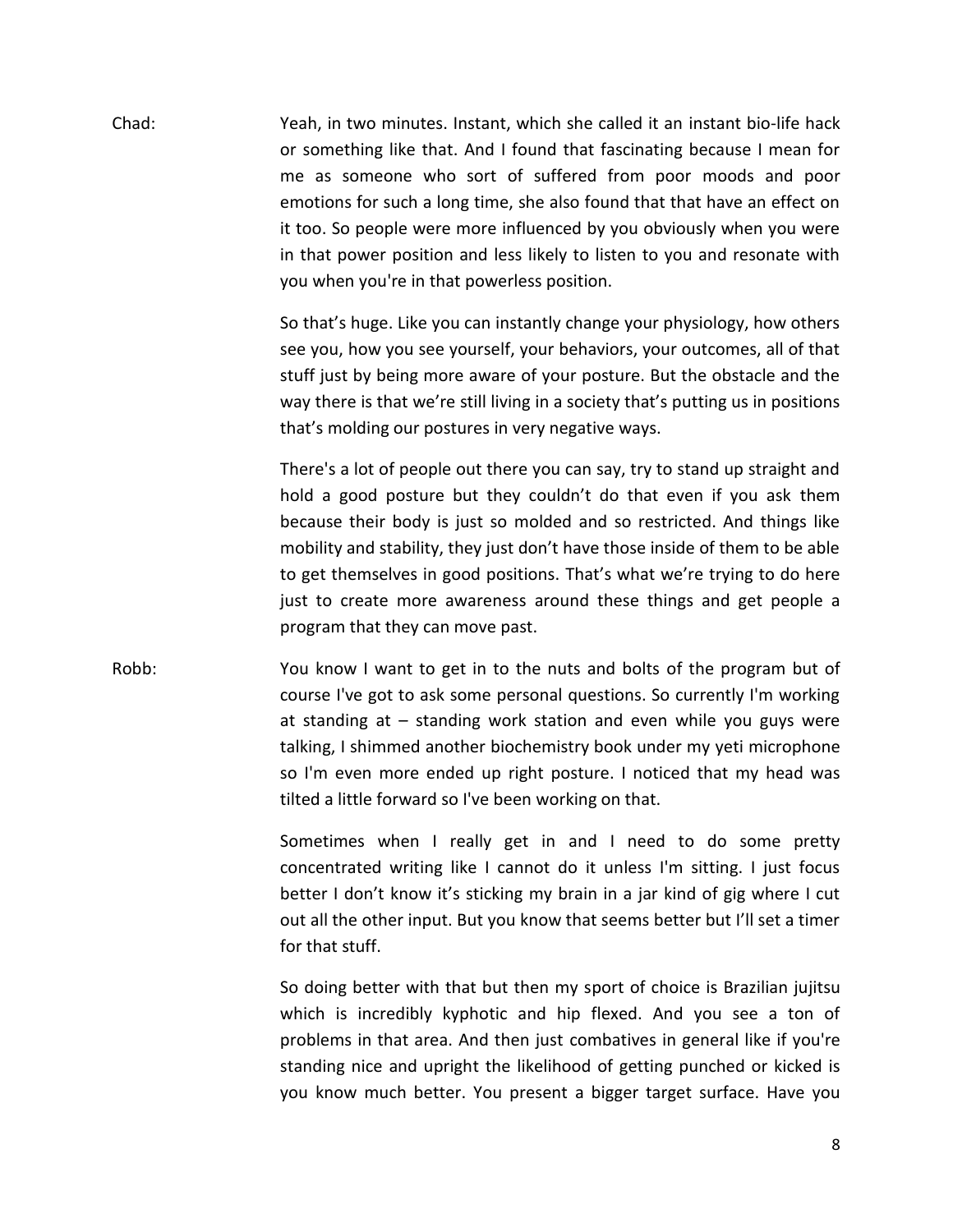guys done much work with folks doing Brazilian jujitsu and combative and stuff like that?

It's great that folks get in and do that but I've been noticing that a ton of the strength and conditioning that I am doing is just directly aimed on doing the evilness that is wrought on my body from being in that constantly flexed hip flexing, kyphotic position in jujitsu.

Chad: Yeah. I've worked with a few patients and I definitely seen at a lot of guys and around the gym who are in to that stuff. And it's true like you're always kind of crouched because you're protecting yourself right. Like you're protecting yourself in that forward, shoulders are forward, arms are up, whether you're boxing or doing anything like that and your hips are always flexed.

> And it's kind of the same thing, it's kind of cycling right? When you're cycling you're always in the kyphotic position, your hips are never going in the hip extension. They're only flexed. And you'll see the same thing in a kind of an elliptical and really even rowing like you don't really get full, go into full hip extension. But there's so many ways that we're exercising that we're not quite opening up and expanding our bodies like the way we could and should be.

> But the commonalities we see with Brazilian jujitsu or cycling and really these other things, it's the same thing we see in chronic sittings. We're always moving in that direction and the solution like if you can figure out just that one thing, you figure out a whole bunch of things, it's typically the same for all these people.

Robb: Interesting, interesting. For me, I noticed that the concept two rower, love the rower, will absolutely smash you, but it was giving me bad back problems. When it gets really cold around here, I'll sit on a Schwinn Airdyne and use that for a little bit of my low level cardio.

> But I noticed that this stuff just seems to exacerbate everything that I've got going on and the things that don't seem to bother are some circuits like jump rope, walking lunges, floor grinders which are kind of like a poor man's sled push.

> And those things I actually seem to feel pretty good with, I followed a lot of Joel Jamieson's work where he's trying to keep you in this recovery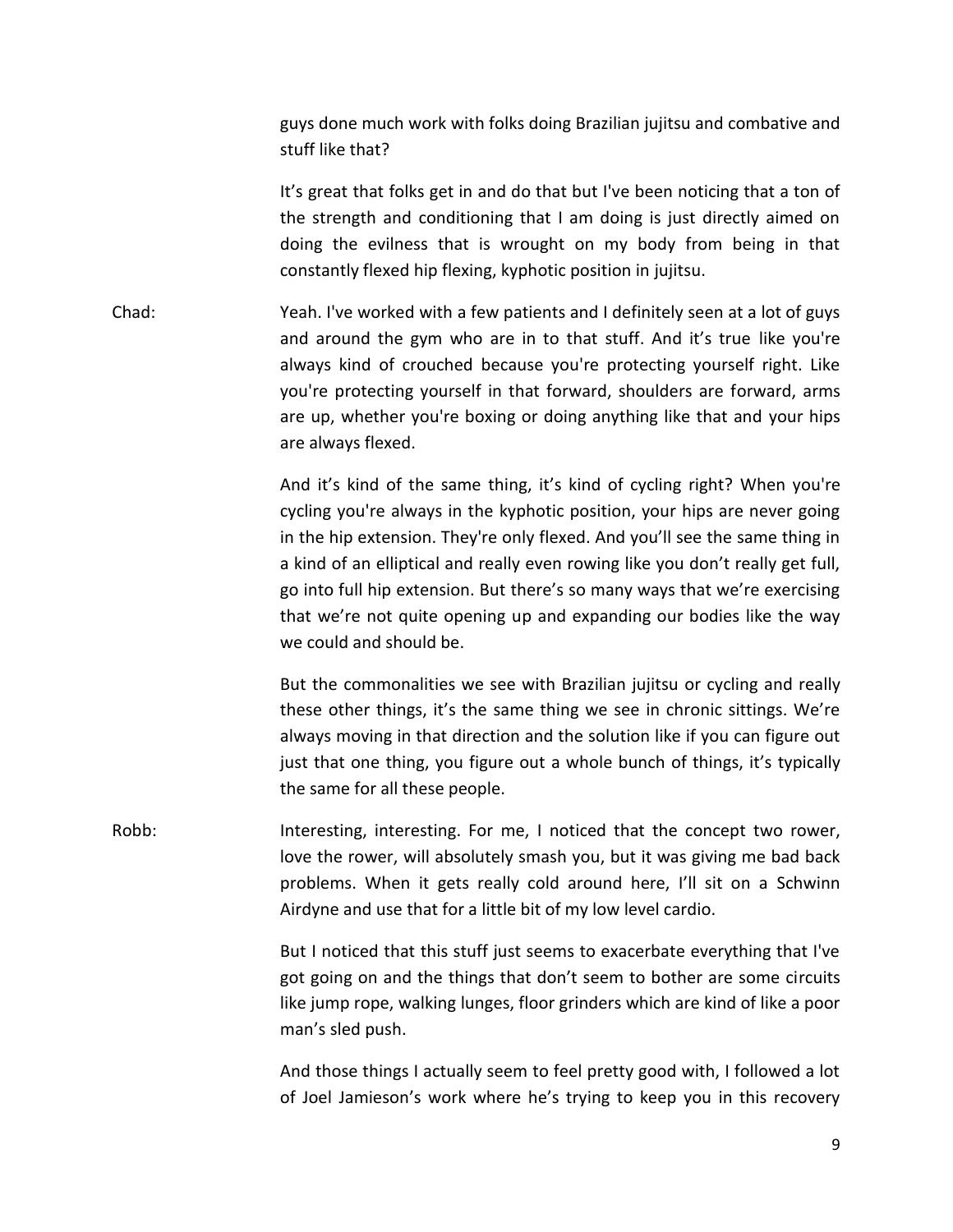phases of like 120 to 140 beat per minute kind of range which the air dynes and rowers and stuff like that really lend themselves to that because it's a very measured type of output. But I'm kind of noticing from an orthopedic constructural standpoint it's not doing me any good. It sounds like yeah duh Robb. What do you guys think about that?

#### **[0:20:34]**

Chad: What's incredibly important is how we designed programs that take into account structural imbalances and in improving that rather than just building capacities. So I know Joel's huge into building an aerobic base which I completely agree with. I went to the OPT program as well, so I'm kind of in the same thing. Just build a huge aerobic base but do it in such a way that it lends itself to better structural balance. You can still do that.

> So that's why I really like – I love sprinting. It's not good for aerobic base necessarily but I love sprinting for that reason and you have to be upright to do it. You're not going to sprint really well when you're in a flex kyphotic posture. And you really get that active hip extension that you don't get in rowing, you don't get on an air dyne. It's hard to quite tap in to that in any other way rather than sprinting.

> I also like doing a lot of things like horizontal rows, barbell rows, pin lay rows, anything that brings that scapula back and down where it's supposed to be. And I love doing a lot of goblet squats, double kettle bell front squats. These things that really, when you go down that bottom position and you're forcing your thoracic spine to be strong and upright in that position, I think that stuff is so incredible and helpful to improving posture. So I've really kind of used a lot of those things recently in my programming.

- Robb: Do you think that's possibly like for me when I do front squats it seems trivial as a stimulus on my legs but I will actually get a pump in my spinal rectors and my abs from that.
- Chad: Right. The limiter in the front squat is typically the upper body strength, upper body stability. Whereas the back squat, it's the legs. There's not as much stability going on in the upper body. But the front squat, goblet squat where your position has to be so much more upright and you have to resist falling forward, I think that stuff is just awesome for your posture and keeping you upright.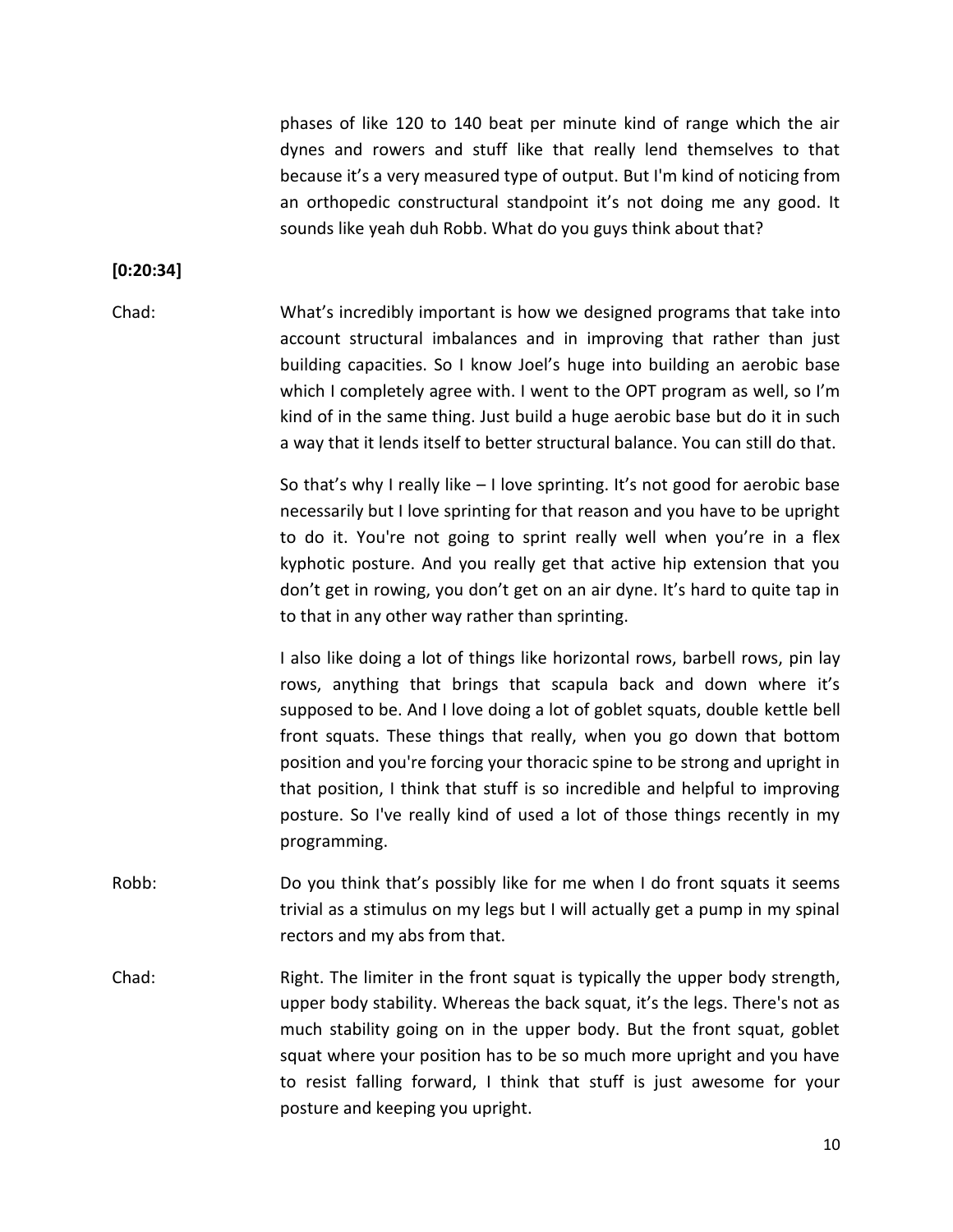| Robb: | And then this is going to be kind of heresy and I guess it depends on<br>which direction you want to go with this. But you know when folks wear<br>Olympic lifting shoes and I make this mistake a long time ago, I was<br>recently good at the Olympic lifts at least within the early Crossfit scene<br>and then I saw what people who really Olympic lifted wore shoes could<br>do.                                                                                                                                                                                                                                        |
|-------|-------------------------------------------------------------------------------------------------------------------------------------------------------------------------------------------------------------------------------------------------------------------------------------------------------------------------------------------------------------------------------------------------------------------------------------------------------------------------------------------------------------------------------------------------------------------------------------------------------------------------------|
|       | But I mean it's this kind of when would you ditch the Oly shoes you know<br>when you're really looking at the structural integrity kind of health and<br>longevity side versus chasing that performance side, say for somebody in<br>the - they're crossfitting but they're kind of like okay I just want to use<br>this to be good at life and not necessarily try out for the regionals and the<br>games and all that type of stuff.                                                                                                                                                                                        |
| Chad: | That's kind of high on with my train too. I used to be in the hardcore<br>competitive CrossFit scene and doing a lot of Olympic lifting all the time.<br>With the Olympic lifting shoes and I have not put on an Olympic lifting<br>shoes in probably eight months. In fact I haven't even workout with any<br>shoes at all in eight months. I just prefer working out barefoot and really<br>expressing that full dorsiflexion range in motion which you don't quite<br>get if you're wearing Olympic lifting shoes.                                                                                                         |
|       | Even if you go in a full overhead squat but you're up on a platform with<br>high heel shoes, you're not expressing as much that's why we're wearing<br>it in the first place because some people just do not have that range in<br>motion. I think if you're an athlete, you're doing it for performance, go<br>for that, do it, use the shoes because it's definitely easier to perform the<br>lifts with it but I think you have to make sure that you're able to do a full<br>squat like an over head squat without them in bare feet to make sure you<br>have that full range in motion. I think that's really important. |
| Robb: | My good friend Ido Portal talks about that a lot. He will throw the shoes<br>on occasionally just to kind of work that modality. 95% of his squatting,<br>pulling, lifting, lunging and all the rest of it is barefoot.                                                                                                                                                                                                                                                                                                                                                                                                       |
| Chad: | Yeah, that was a huge change for me because I had a really bad bunion<br>from where I'm really tight you know baseball cleats growing up. And it's<br>just really important for me to take care of my feet and I do as much<br>barefoot activities I can. Like I said I workout barefoot, I take walks<br>around the neighborhood.                                                                                                                                                                                                                                                                                            |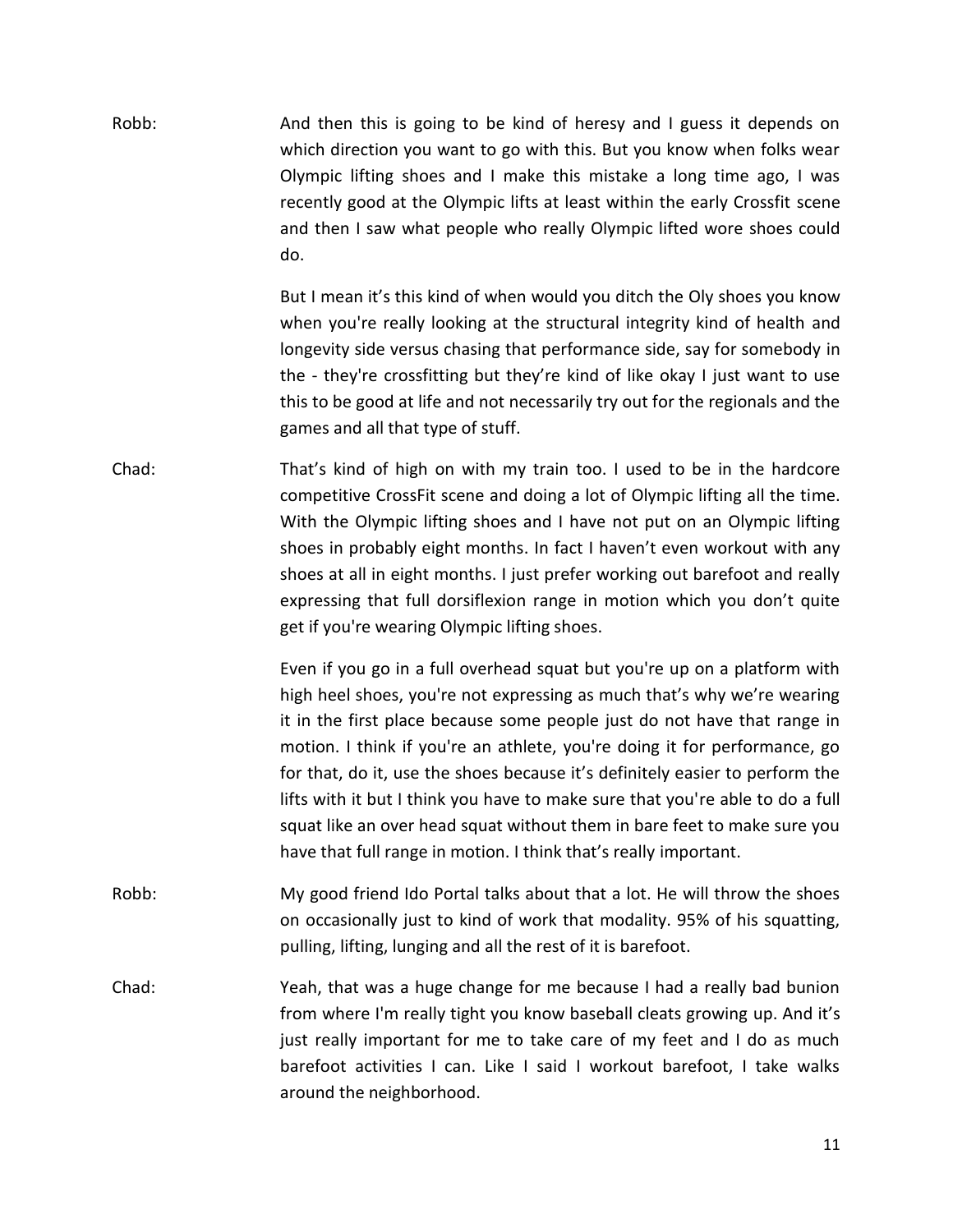| Brenda:   | He walks around our neighborhood barefoot and people think that he's a<br>crazy guy.                                                                                                                                                                                                                                                                                                                                                                                                                                                                                                                                                 |
|-----------|--------------------------------------------------------------------------------------------------------------------------------------------------------------------------------------------------------------------------------------------------------------------------------------------------------------------------------------------------------------------------------------------------------------------------------------------------------------------------------------------------------------------------------------------------------------------------------------------------------------------------------------|
| Chad:     | People really don't [Cross-talk]                                                                                                                                                                                                                                                                                                                                                                                                                                                                                                                                                                                                     |
| Robb:     | They're like god they're infiltrating. What are your guys' thoughts on<br>vibrams?                                                                                                                                                                                                                                                                                                                                                                                                                                                                                                                                                   |
| [0:25:00] |                                                                                                                                                                                                                                                                                                                                                                                                                                                                                                                                                                                                                                      |
| Chad:     | I think they're fine. The thing about me because of that bunion I can't fit<br>in them. Because the alignment of my toes don't quite match up. So my<br>parents bought one for me for Christmas one time I was like bummer I<br>can't get [Cross-talk] But think they're cool I think just the issue is that<br>and we're starting to see a lot of this is people are putting them on and<br>hearing about this barefoot craze and they're runners.                                                                                                                                                                                  |
|           | And they're like well I read Born to Run I'm going to put on my vibrams<br>and go for it. And they just don't quite have the integrity of that ankle<br>joint yet. Their achilles are very tight.                                                                                                                                                                                                                                                                                                                                                                                                                                    |
| Brenda:   | Or good biomechanics [Cross-talk] they hurt themselves.                                                                                                                                                                                                                                                                                                                                                                                                                                                                                                                                                                              |
| Chad:     | So I think they're great to get to eventually. It's just not all people can go<br>right in to. You have to sort of progress yourself front of that first. That's<br>why I think walking barefoot for a while to stress that ankle like it needs<br>to be stressed to get used to that is kind of the first step in making sure<br>you're not putting yourself in a state of inflammation when you're doing<br>that. Just kind go on right up to that and kind of backing down.                                                                                                                                                       |
| Robb:     | Sure, because here in Reno you guys clearly had a nearly life threatening<br>cold snap but like this morning in Reno in my garage which gets a little bit<br>of heat because the furnace for the house is actually out there. But the<br>interior temperature of my gym this morning was 37 degrees. So it's kind<br>of chilly and even when I wear something like the New Balance like the<br>super wide minimum New Balance or if I wear some vibrams, I can feel<br>the cold wicking through the bottoms of my shoes because they're<br>minimum so they don't really have any insulation to them or not a whole<br>heck of a lot. |
|           | So I played around with different things and I definitely like the way that                                                                                                                                                                                                                                                                                                                                                                                                                                                                                                                                                          |

So I played around with different things and I definitely like the way that my feet feel if I'm going to wear something and be somewhat shad, the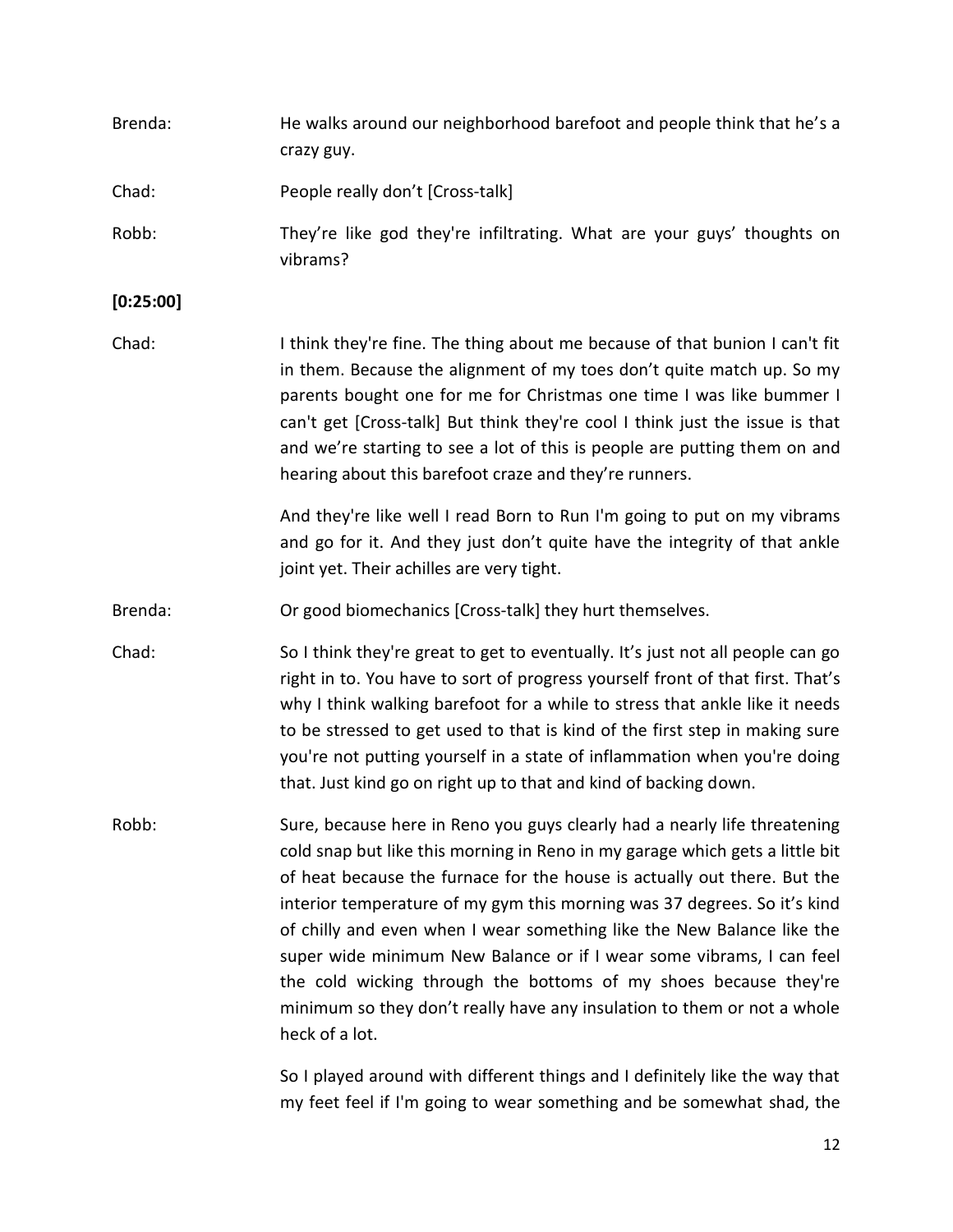vibrams actually I really, really enjoy. I don't like looking like an Ewok when I wear them but besides that I really enjoyed the shoes. I think it was really unfortunate kind of what's come down for those folks. People did not listen to the easy graded ramp up and instructions and just kind of jumped in and went crazy on it.

- Chad: It's definitely the right direction to go though. I mean foot health and mobility is such a big deal because I mean if that's bad, every time you interact with the ground, everything up the chain is going to be compromised in some way whether it's the knee or the hip or the pelvis. Something is going to go wrong.
- Robb: So guys, tell folks more about the sitting solution that you have come up with. It was very grateful that you guys reached out to me and I got to be one of the first folks to take a peak at that and I'm really excited to kind of unveil it to the folks listening the podcast. Walk folks through what that program is.
- Brenda: Yeah, so at first we really want to bring awareness to the problem of sitting just like we mentioned before. I talked about the five problems that we see associated with chronic sitting. And so we delve in to that a bit and talk about some of the research. As you probably heard I think it's been a topic of conversation lately, a lot of people are talking about solutions.

And so there's been this standing desk ergonomics, getting the right chair, treadmill dustings like that which are all great solutions but we really feel in order to address the entirety of the problem all the five things that we've associated that we've discussed, we really have to look at two main issues. And we really talk about this in our book and those two things are the issues of stagnation and adaptation. So the first being stagnation is that we're not moving.

- Chad: We're not moving enough.
- Brenda: Yeah. We're not moving enough and so getting up and moving so we talked about – some people talked about getting up and going for walks and breaking up that chronic sitting and that's absolutely important. And we talked about how often we should move and how long we should move.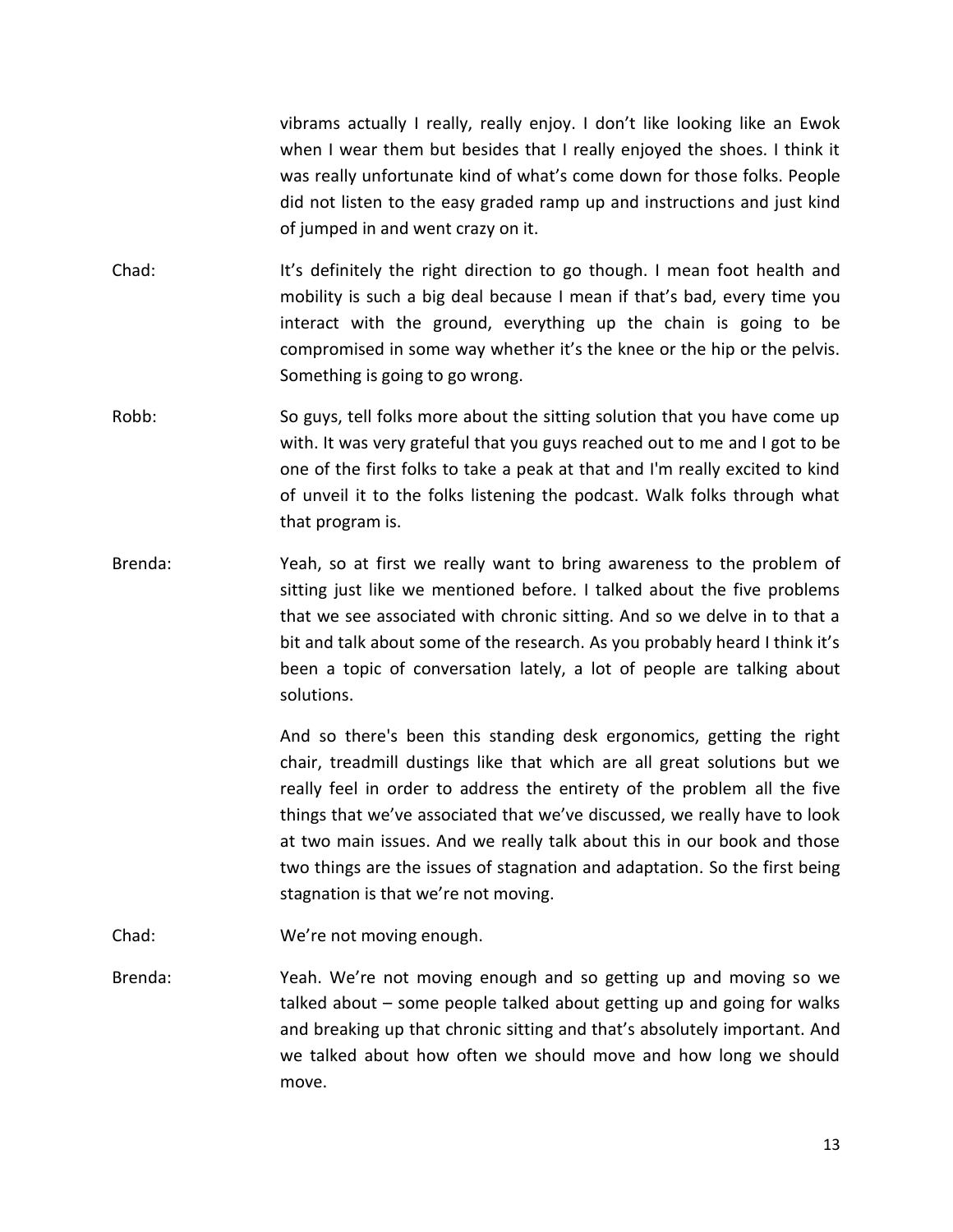Chad: When we choose to move.

- Brenda: And when we choose to move and so we've kind of identified that moving every 30 to 45 minutes for a period of two to four minutes is really important as far as negating some of those negative physiological effects that are occurring. But even further so, when we're moving for that two to four minutes, moving in specific and intentional directions and that kind of brings up the issue of adaptation.
- Chad: Yeah, and a lot of people Candy Bowman does a great job of talking about this. Like people when they hear adaptation they think that's a good thing but it's not necessarily always a good thing. Like if I go to the gym and lift weights I get stronger, if I go to outer space where there's no gravity I get weaker. So what's happening to our body is that just we're getting adapted in that forward flex, kyphotic, hip flex position all the time. So that's when you have to take in mind if I'm always moving in this direction, I need to move in the other direction to prevent that adaptation from happening.

**[0:30:06]**

So the whole program is really based around corrective exercises that people can do throughout the day. It's get up at 8 o'clock, 8:45, 9:30. Do the specific routine and we do them in the forms of cuplets and triplets, real simple, just pairing two or three things that work on things like mobility and stability to help people prevent things like that adaptation and stagnation.

So we're trying to cover as many issues as we can. And I think like Brenda said, all the standing desk and balls are great that people are sitting on and standing better but those are still not addressing those main issues of stagnation and adaptation. You figure those out, you figure a lot of things out.

The whole approach is sort of that grease the groove kind of philosophy. Get up, go to the gym, lift something, get back to work and you develop that good motor pattern. You develop the strengths in the right planes and you get the most bang for your buck with the least amount of effort.

Robb: Nice, nice. Both Katy and some of the – and you just mentioned grease the groove, it made me think of Pavel's work where he would talk about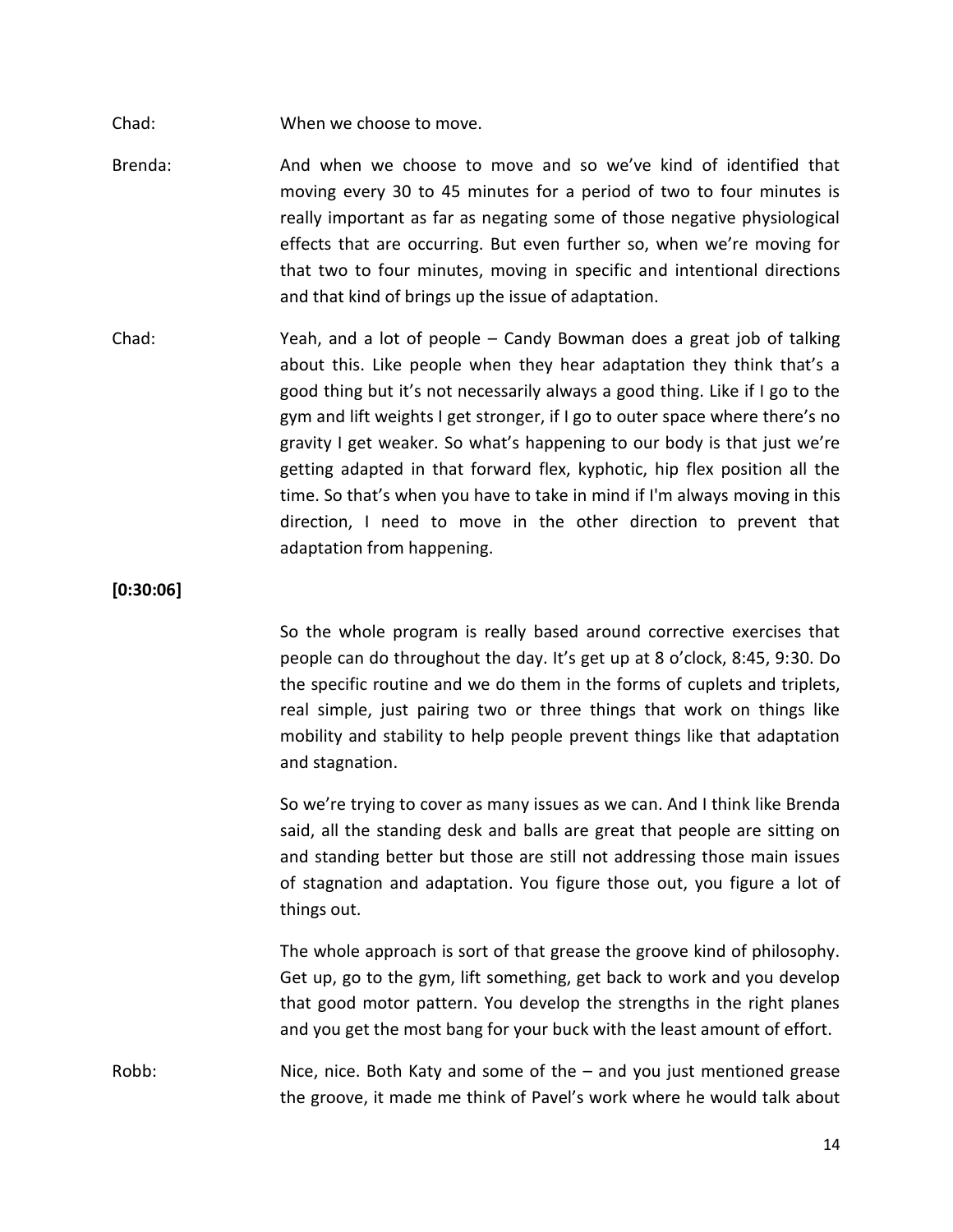the tissue remodeling that would happen with just even a few minutes in a specific position. And when you start thinking about sitting for extended period of time like I really haven't been travelling that much in the last year and a half not compared to what I did the five years prior to that.

But I would dash to the airport, get kind of warm and then plot myself down in an airplane and then because I didn't want to deal with the horrific conditions of the airplane lavatory, I usually went in a little dehydrated because I didn't want to get up and pee and all that type of stuff. And so dehydrated, I'm underslept and then I land in this kyphotic, inducing hip flex plane sit and I'll be there six, eight, 10 hours you know. Some of my travel days because of flying out of Chico originally like getting to the east coast depending on the location, my travel day would be like 18 hours sometimes.

It was a plane to a car to a bad hotel bed and I was a wreck. And I guess it would be an argument to try to get up and move around on the plane but I hate being the aisle seat guy because then everybody is climbing over on top of you and everything but I guess I need to just suck it up and deal with that when I'm travelling more.

### Brenda: Yeah, we actually – there's a couple of things there. Another thing that we really wanted to make sure in our book is that we really go from head all the way to toe and really talk about the specific what muscles are getting elongated and weak and what's getting tight and restricted. And really understanding, if you understand what that sitting position does from your suboccipitals in the back of your neck to your shoulders to your hips to your ankles and really understand the process and you can whip out if you simple exercises why you're sitting on a plane and knowing that hey I'm in this position, I really needed to be doing some chin retractions or this. And these are simple things that I can do while I'm on the plane.

And in any situation even when you're away from your desk and you don't have the program in front of you, if you really understand the concept of adaptation and that really just doing a few exercises even like a minute or two of work and doing it consistently and throughout your life, I mean it's going to pay off in spades as far as functional longevity and how your body feels as you age and your ability to perform your particular sport. Whether it be jujitsu or any sort of athletic performance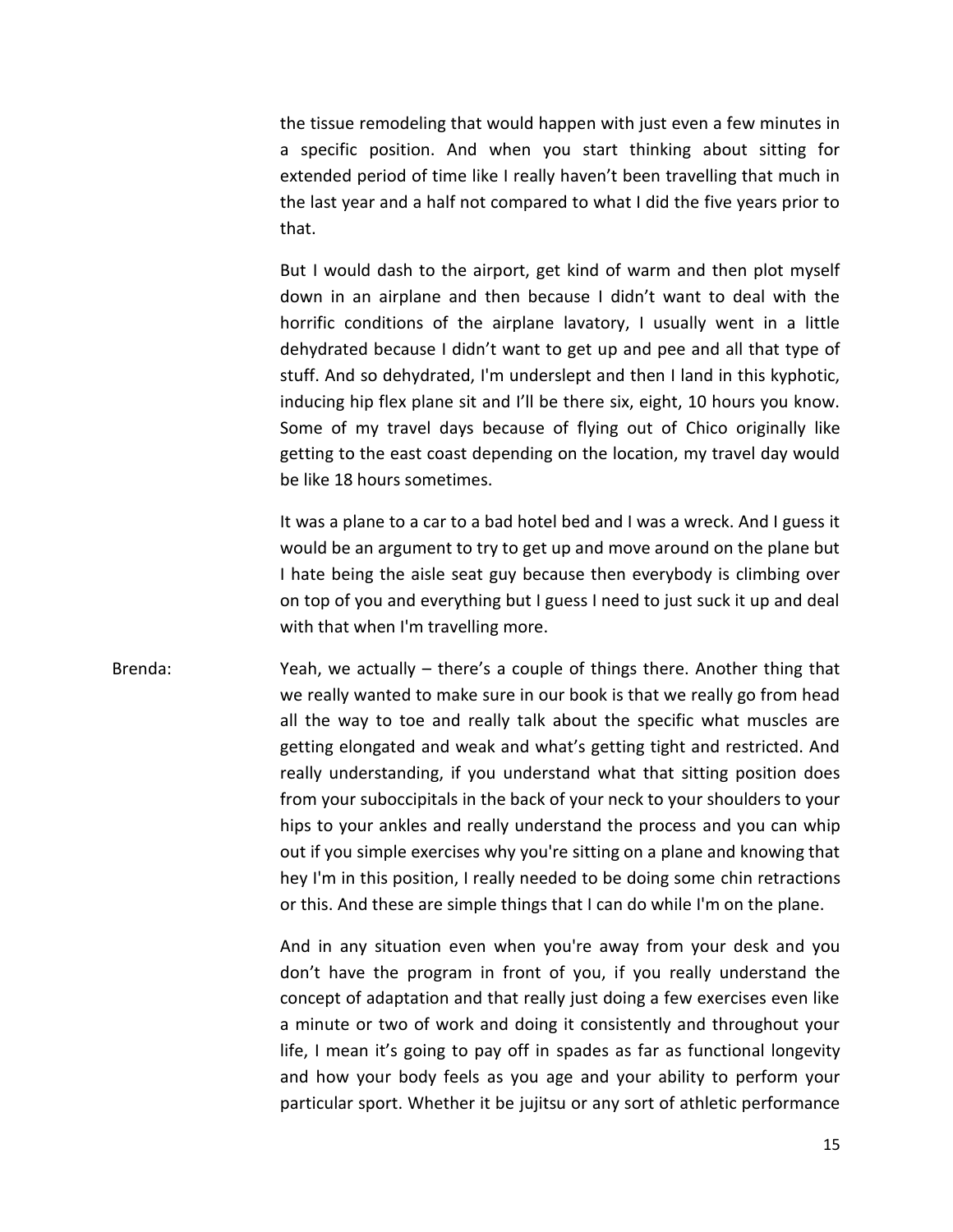because like you said if you understand that in your particular sport, your hips are getting tight and are flexed consistently and what you can do to offset that on a regular basis, you're going to perform better and you're going to feel better long term.

The other thing too is that we have a program called the sitting solution for planes, trains and automobiles. And so we recognize that people can't always get up and move and so there's sort of a principle that we used. We created a program that you can do once you get off that plane or the train or out of the car if you've been sitting a long time and doing this particular program to kind of offset a bunch of the negative adaptations that have been occurring for that long sitting bout. It's using a ratio of principles.

Chad: Yeah, we thought about like a 10 to 1 ratio. If you're sitting for a hundred minutes, you should probably be doing some mobility work for like 10 minutes. To just sort of unglue all that and that was just something that we came up with but with working with people in the gym and kind of working with patients in the clinic, we found that to be just a good general guideline to get people o think about and move.

**[0:35:00]**

But then during that time, really focusing on specific and intentional directions. That also comes down to getting and understanding the priorities like what needs to be mobilized and what needs to be stabilized? So you really get the most efficient thing out of your time. So looking at that forward head, the tight packs, the internally rotated shoulders, the scapula, the wings out, the tight upper trap, It's kind of drawing everything up and kind of has it's clavicle breathing and then the weak middle trap and rhomboids and lower trap.

The cord is been turned off, the gluts there that are incredibly asleep you know the low back that's both tight and weak, the hamstrings they are tight and weak. The hip flexors that are incredibly tight, that gives you a really good sense of where you should design your program in order to help people get the most bang for their buck out of that time.

Robb: Let me bounce this off of you guys. I've gone back and forth on traditionally I've lifted weights and kind of done my strength and conditioning in a dedicated block of time that's gotten more difficult as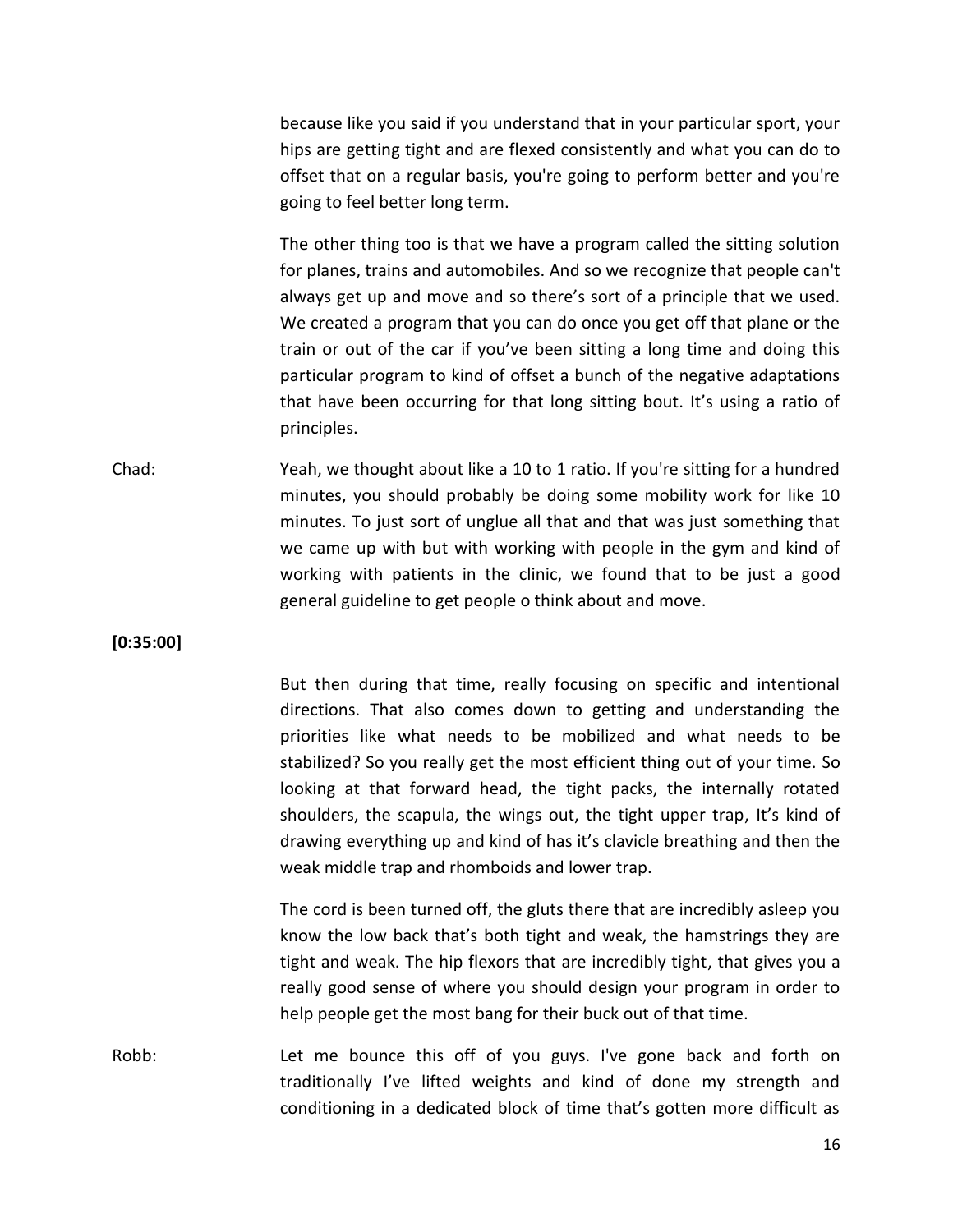I've gotten busier and added kids to the mix and everything but I have this sneaky suspicion that even within the framework that you guys are talking about I would probably better served doing the best that I could to parse that stuff out throughout the day and make that part of my kind of movement breaks versus a doing a dedicate block of trainings say like in the morning or something. Would you agree with that? Or what are your thoughts?

Chad: That's exactly what we're saying and that's kind of the way we've been doing as well like working out at home and we find the best results from that. And the other thing I've noticed is that I don't need as much of a warm up time because my body is always already in that go state. Eventually you adapt to that where you can just go to the gym and your movements essentially are your warm ups. Like if I go down there and I do a kettle bell front squat, double kettle bell front squat, that is my mobility.

> I'm expressing that full range in motion and not really needing to spend 10 minutes to warm up or anything like that. But eventually if I'm doing that four to five times throughout the day for two to four minute periods, then that is my workout. I just put in 20 minutes of good solid movement throughout the day.

> And there's less need of one particular block of time where one hour in the gym and I'm stretching and I'm doing my back squats and front squats and doing the whole program just spread it out throughout the day and you'll get better results in terms of preventing a stagnation and adaptation.

Robb: Chad, this is getting maybe more specific than what you guys want to get into but again this is all my selfish questions. Are you doing any type of periodization within that? And then also how are you mixing up movement days? I've played with a front squat, vertical press, vertical pole on one day. A hip hinge and to that end I've been doing either Jefferson curls or straight leg dead lifts off of the block for that greater range of movement. And vertical press, vertical pull and to keep the volume pretty low, typically the reps kind of low but not super heavy because again I would come in somewhat cold to hit that stuff.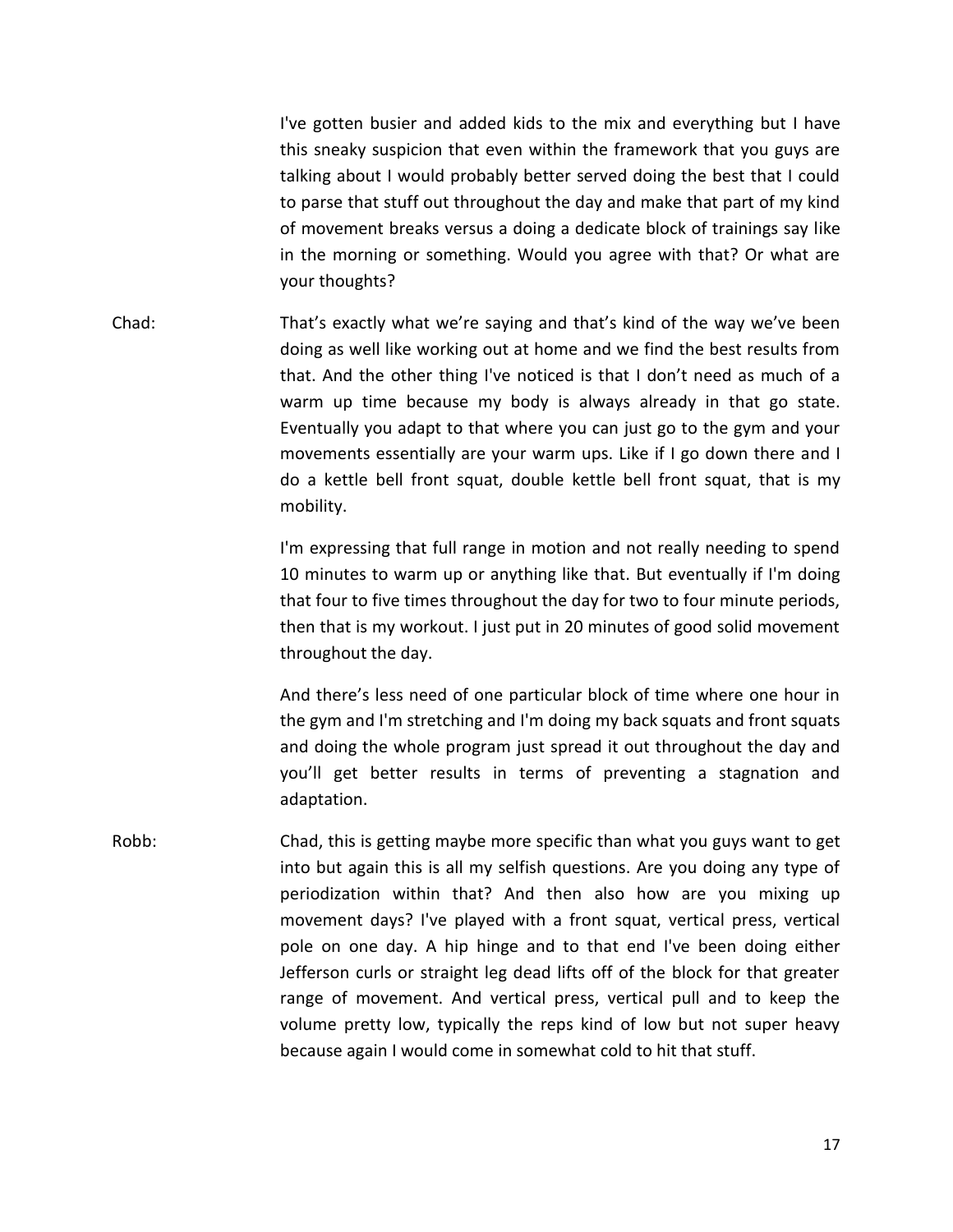But I would keep the reps somewhere in the three to five range. Try to get two or three cycles of that. And then one day I might get one go through on that the next day I make it eight go through on something. And then every four weeks I've been switching up the movement patterns and so instead of a front squat then I'll do a back step up and instead of a barbell press, then I'll do one arm barbell press again kind of Pavel's style. What do you think about all that?

Chad: I think that's a lot like what I've been doing. So I think about pressing, pulling, bending, squatting and then some sort of core work whether it be a carry or a plank or something like that. And doing the same thing. vertical pressing, vertical pulling, horizontal pressing, horizontal pulling. And once a week I'll do a bend so at least some sort of dead lift in there. But I'm always doing kettle bell swings to kind of just get any metabolic work in there as well.

> And then for squatting, I've kind of backed away from a lot of the back squats and barbell front squats. I'm doing a whole lot more single leg work. So split squats and Russian step ups and I do really well with that. Just because I had some of the issues in the past with really, really heavy back squats. I noticed my knees and joints feel a lot better if I just work on a lighter load with double kettle bells front squats and doing split squats. I'm really finding that single leg work, I'm just as strong if not stronger doing that than I am heavy back squats.

> And I'll just change up the movements with all those the upper body press and upper body pulls. I'll do those two to three times a week. And I'll just vary those in any way I can. I'll do barbell presses, single arm presses with the kettle bell, double kettle bell presses. You know weighted pull ups, ring dips, go even doing classic tempo ring push ups where you're going down for two seconds, stayed down for two seconds, coming up for two seconds, staying at the top for two seconds and just getting as much core contraction as I can.

#### **[0:40:15]**

A lot of focus lately is just been on really stabilizing the mid line. I did the RKC and that really brought a high level of appreciation to the intention, really making sure the body is tight and stable. Screwing your feet on the ground, squeezing the gluts all the time and that approach works so often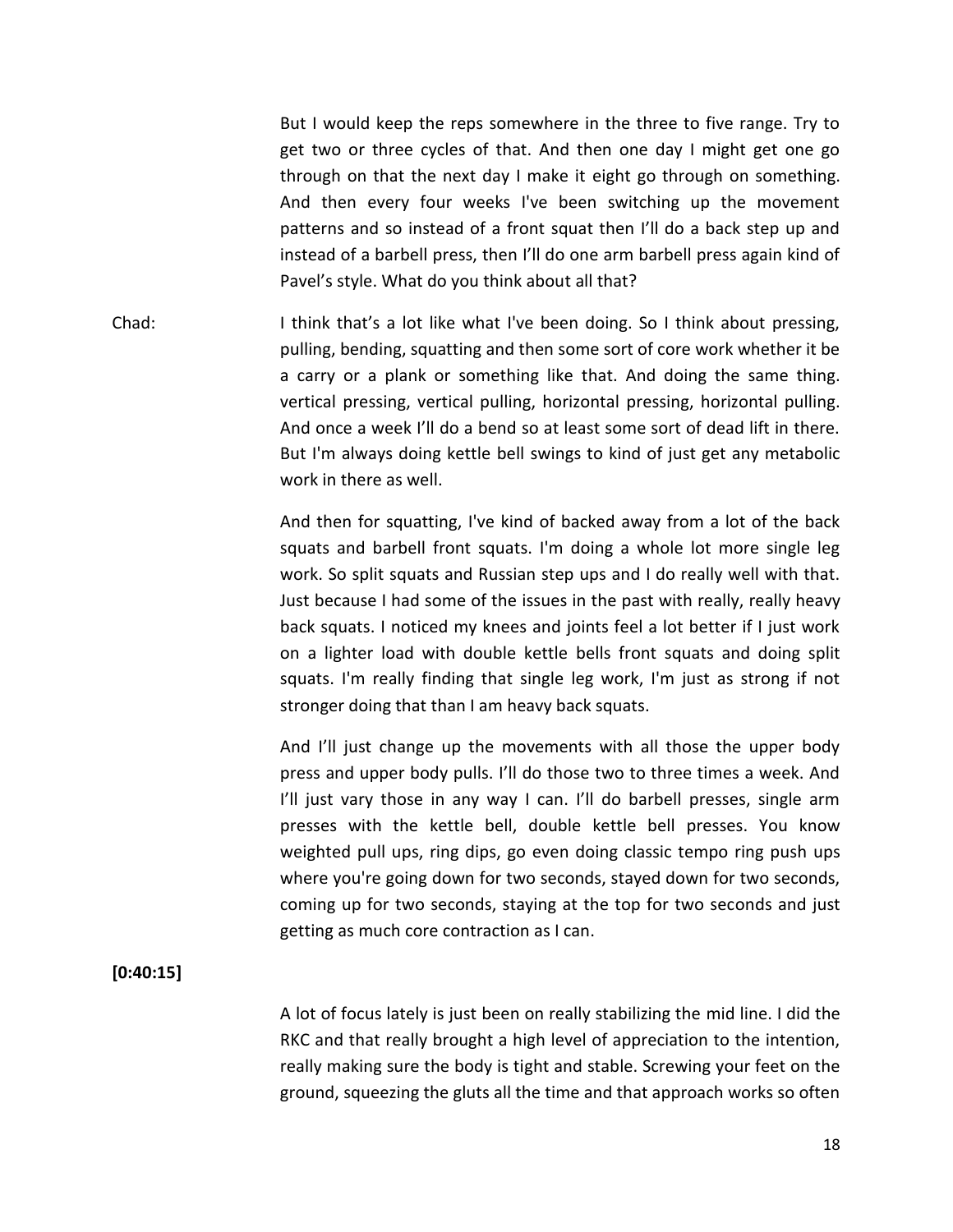and just layer that on top of an aerobic session once a week where like yesterday I did a two 20 minute EMOM where I just did 20 seconds of work of something and then the next minute 20 seconds of work of something.

And typically something I'm trying to improve skill on but that's a little metabolic in nature and then once or twice a week doing some strengths. And usually that's the 15 to 45 second range with five to seven times of rest period. And anywhere from four to 12 sets depending on the length and duration of that.

And I'll kind of go hard for four to six weeks and I'll take it back off. I'll just kind of chill, walk, do some yoga and hangout with the dogs. That's kind of the program I'm playing around with and I do really well with. [Cross-talk] write that out, I just sort of had that in my head.

Robb: That sounds great. I think I mentioned this on a previous podcast but I was kind of noodling on it. I've been lifting weights probably since I was about 13 or 14 and there's probably not been many 10 day periods that I haven't squat either back squat or dead lift in that period.

> So I was thinking about it and I was okay I'm 42 almost 43, how much more adaptation do I have on back squats and dead lifts? What else am I going to get out of that? And so I've really been shifting a lot even for me doing the front squat, I seem to get a ton out of that with regards to spinal erectors and abdominal kind of stimulation.

> But doing a ton more, walking lunges, step ups and all that type of stuff in to your point like orthopedically I feel way better. I seem to get a lot more kind of mobility work just baked into the cake doing that. So I know it's not a peripheral thing and I've definitely been feeling a ton better.

- Chad: Yeah, definitely. That's how I am now. My goals are completely like just health and looking good for my wife, right. Those are the main things I'm focused on.
- Robb: It'll help on the baby side I hear.

Chad: That's right.

Robb: Although with Nikki, she just jumps up and turns off the light so I'm not really too sure what [cross-talk] but I don't know. Chad, you're a much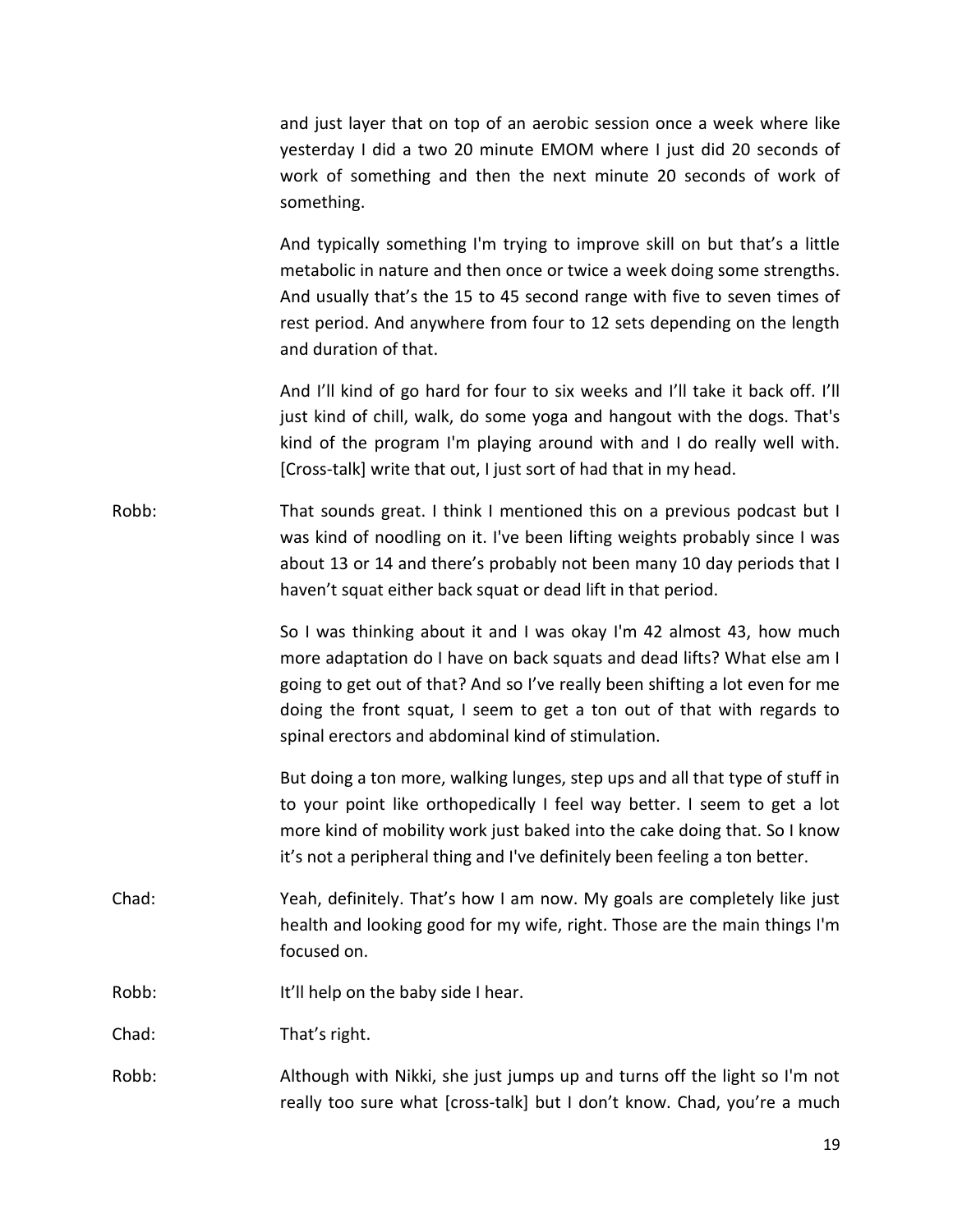more handsome jack dude than I am so there may be a different story there. Cool guys. What else do folks need to know about the sitting solution? Where do they find you on the interwebs? How do they track this thing down? I know we're going to have links in the show notes and what not but what else do folks need to know about this?

Chad: Well, you can find out you know if you want to kind of take a look at some of the things that we're talking about here you can go to SittingSolution TV on Youtube and we have I think nine videos up right now. We've got really good feedback from just giving people some ideas on what this stuff looks like and to try it out.

> And we wrote a blog on robbwolf.com so you can just look for a post called Sitting Solution and you'll see it there. And our site is sittingsolution.com. So you can kind of check out some articles that we've posted around the sitting problem there and connect with us on Facebook as well. But we're just going to keep coming out with content based around these stuff. The stuff can give people ideas on things they can do.

> Our whole intention here is to bring more well-being into the work place. We feel that's where it has to really happen. The idea of just going to the gym after work, I think that mindset sort of has to change. We're pretty clear now that the science says that's not working as well.

- Robb: And it's hard to do like when you're partitioning your life out doing another trip to the gym and you drive there, you get out, you go in, you check in whether it's a CrossFit gym or a regular gym. It's really hard to partition another block of something else to do versus not all work environment is going to allow this but if you've got a portable pull up bar and dip station and a couple of kettle bells and like a yoga mat or two, you can get a remarkable amount done. And if everybody just kind of rotates through on that, they're pretty hook up with them.
- Chad: Yeah. And you know when we're designing our program that's when we thought about we created five different programs that sort of met every possible work space scenario. So imagine like someone who's in a cubicle that doesn't have any equipment and they can't move around much just body weight stuff, there's still a ton of things that you can do to off-set the negative consequences of sitting.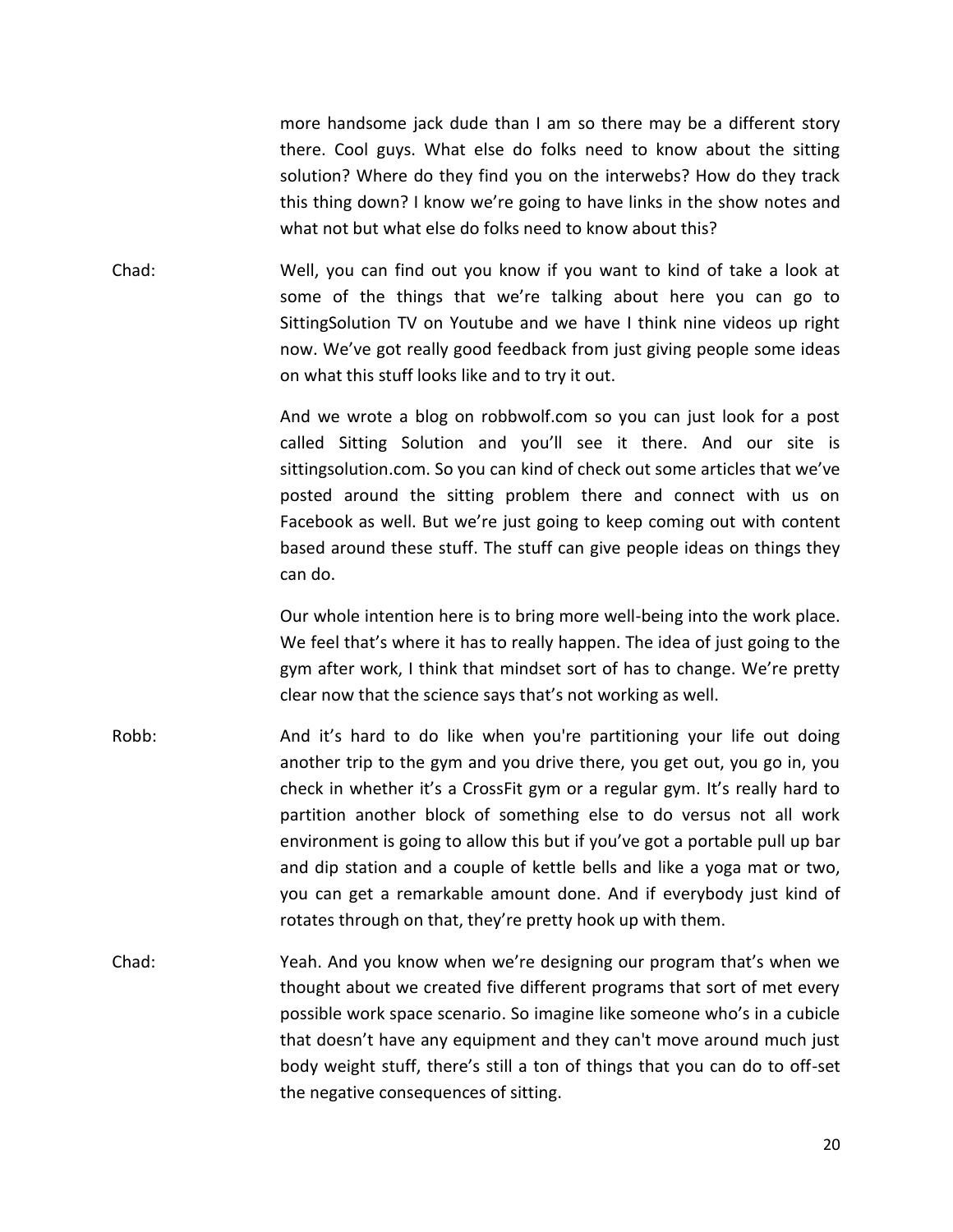#### **[0:45:00]**

And you have maybe an entrepreneur who's blogging from home who has more space, who has a kettle bell, a phone roll and a trigger point ball and a pull-up bar, there's an option for those people as well. And a resistance band is another great tool that he highly recommend that people get.

So if you go to our Youtube videos at SittingSolution TV, you'll see some things that we're doing with resistance bands. But this is the easy way to get you know some stimulus in the back where it's really hard to get that without some sort of modality. It's cheap, it's like six bucks. You can put it in your pocket. I swear resistance bands should be a part of every work space station. It needs to be right there with the computer.

- Brenda: Yeah, so that's pretty much what you're looking out. We've got these five programs. If you get the sitting solution, it also have a portal basically where you can log on and you know at 8:45 you can actually see your little two to four minute workout performed by Chad. You can click on it and do the workout with us. And then you also get our written format. So there's a lots of video content and interactive content and also lots of information just on what the exercises look at in a written format. So you're going to get lots of information.
- Robb: Nice. And then Chad's a handsome devil. So I just have two words, eye candy. Eye candy. Cool.
- Chad: You should have told that to Brenda in grad school.

Robb: Well awesome guys. You know I'd say this sincerely I get deluge with folks of wanting to get some help with products that they're launching. And I'm very honored by that. But often times things were not a good fit or there are let's say qualitative issues that maybe wouldn't make it a good fit for promotion.

> But Squatchy received the email from you guys, forward it on to me, I got in and sort of poking around and I was immediately impressed. And I hope it's not just confirmation bias that I'm wanting to hear the same things that I'm thinking. And so you guys are saying some more stuff so I like it. Hopefully, we're not just confused in wandering off into the sticks that way.